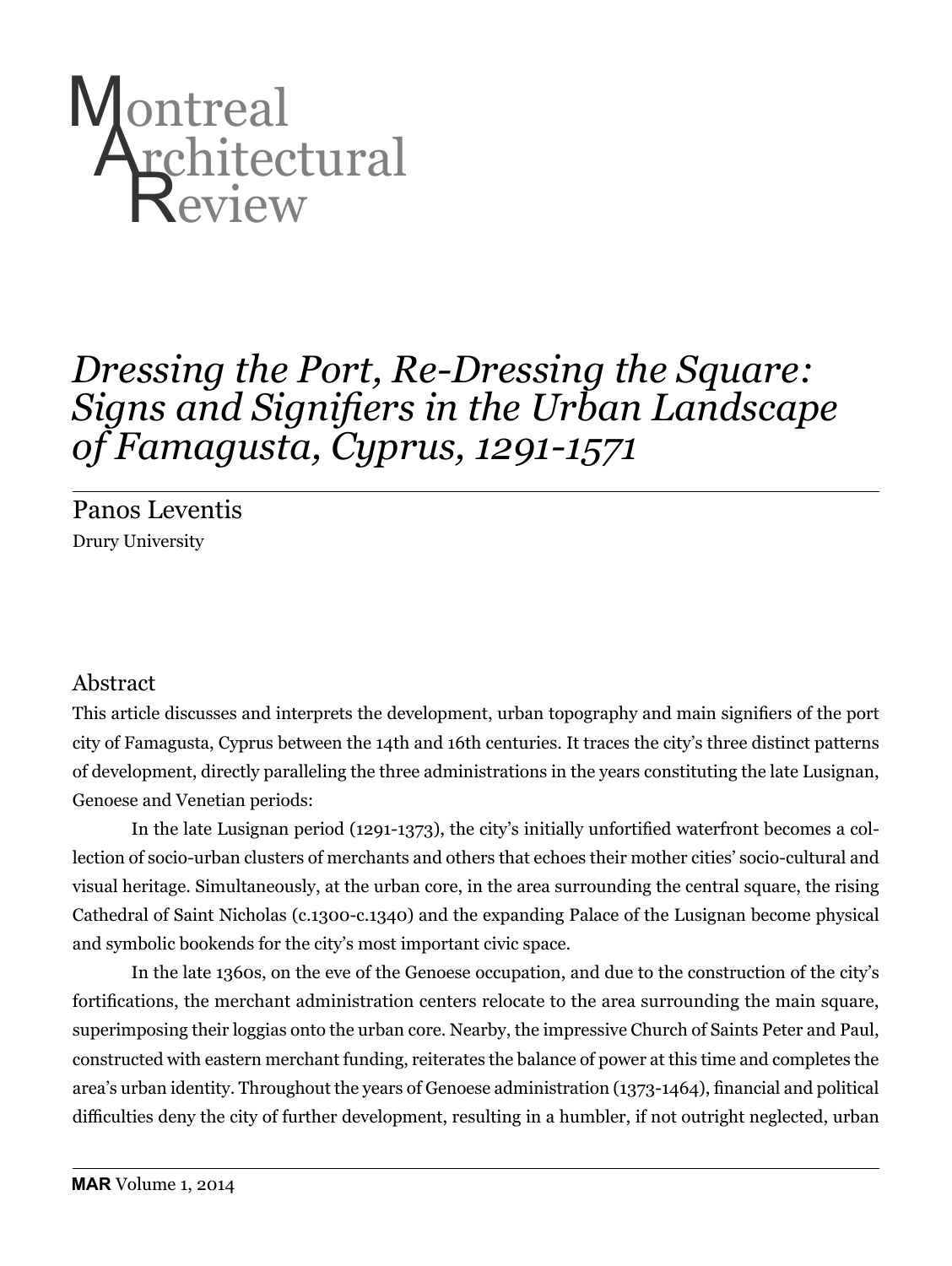fabric. Nevertheless, a surviving building in the square, possibly the Catalan loggia, can attest to continuous construction during this time.

During the Venetian Period (1473-1571) this situation is partially reversed when a series of defensive and civic renovation works are undertaken. In the prevailing spirit of the Renaissance, Venetian authorities redress a number of structures such as the Castle and Sea Gate by the port (1490s-1520s), and the Palace in the main square (1540s-1550s), appropriating spolia from the island's ancient past within a uniquely Venetian cultural and urban narrative.

## 1. URBAN COLLECTIVES: FAMAGUSTA AND ITS WATERFRONT IN 1291

The port city of Famagusta lies in the middle of a large bay which forms the eastern shores of Cyprus. In the city's vicinity, a series of settlements sheltered socio-urban development and cultural production from prehistory through early Byzantine times. The last and most significant of those settlements, Salamis, was abandoned following a series of destructive raids and earthquakes between the 6<sup>th</sup> and 9<sup>th</sup> centuries AD. Famagusta, whose Greek name Αμμόχωστος literally translates as 'buried in sand', was founded in the 10<sup>th</sup> century at a distance of five kilometers to the south of Salamis as the main eastern port of the restored (but distant) Byzantine province of Cyprus.

# From the Rise of a Lionheart to the Fall of Acre

During the first two hundred years of its development the city was rarely mentioned in imperial documents or other sources. That was to change quickly when Cyprus was captured from the Byzantines by the English King Richard the Lionheart in 1191. While on his way to Jerusalem during the third crusade, Richard swiftly defeated the island's local rebellious ruler. He immediately sold Cyprus, first to the Templar Knights and, following a disastrous and violent year-long rule by the Knights, he then re-sold it to the Lusignan, a longtime crusading family from the same-named town in the Poitou region of western France.

Famagusta's importance, situated as it was just across the waters from the threatened and fragile Holy Land Crusader Kingdoms, was quickly understood by the Lusignan. Accordingly, throughout the 13<sup>th</sup> century the island's new ruling family undertook civic, defensive and religious works in the city, which grew to become the second largest in Cyprus (following the capital, Nicosia), surpassing in both size and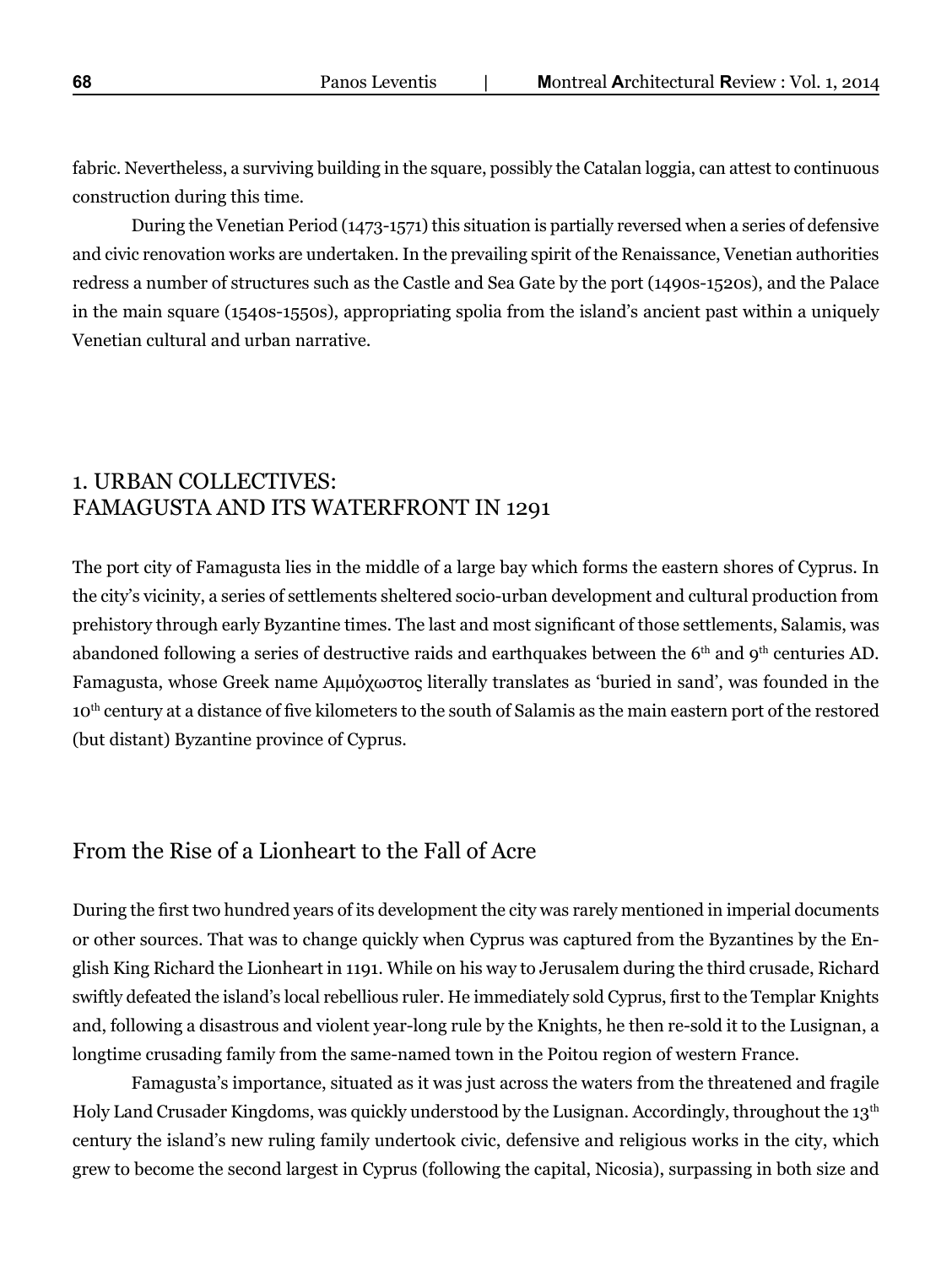significance the older port towns of Limassol and Paphos, respectively situated on the island's southern and western shores.

The fall of Crusader Acre in 1291 signaled the definitive collapse of the Holy Land Crusader Kingdoms and simultaneously led to the further development and growth of Famagusta. Thousands of refugees settled in the city, and merchants from across Europe and beyond adopted it as their port of call and primary node of commercial and cultural exchange.

Merchant settlers resided in fairly easily identifiable areas of Famagusta, joining smaller, preexisting communities of fellow citizens. Significantly, these quarters were not legally or physically exclusive, as had been the case in Acre and other Crusader cities in the Holy Land, but were rather areas which fell within the authority of the island's royal domain, in which merchants comprised an increasingly large percentage of the population.1 The core of the growing Genoese, Venetian, Pisan and other communes of Famagusta was naturally located at the water's edge, by the port. Micro socio-urban versions of the merchants' mother cities developed along Famagusta's initially unfortified seafront:

#### A Genoese Waterfront

Genoese settling in Cyprus can be traced back to at least as early as 1203,<sup>2</sup> and a decade later Queen Alice granted Genoa various privileges, among them land in Famagusta in order to construct "houses".3 Perhaps it was the same site that King Henry I (re)-granted the Genoese in 1232, one that was bound on one side by an adjacent house, on two sides by streets, and on the fourth by the sea.4 In turn, this is probably the same property that yielded rents in 1249, and almost certainly can be identified as the site that developed into the official Genoese *loggia*, when in 1299 a galley docked directly alongside it.5

A Genoese notary named Lamberto di Sambuceto recorded this last information. Lamberto worked in Cyprus, mostly in Famagusta, from as early as 1294 until his departure for Genoa in 1307. As official 'notary and scribe' of the Genoese commune in Famagusta until 1300, he conducted the majority of his business in the Genoese *loggia.*<sup>6</sup> Numerous Genoese citizens and protégés feature in Lamberto's documents, some as part of the royal family's official staff (*criers* or *jurats*), others dealing in the clothing trade, some accepting or investing sums of money, others buying property.7 Naturally, the forty-six will documents that are found in Lamberto's Cyprus registers concern, in their vast majority, citizens of Genoa. Of those, about two thirds were merchants or temporary visitors to Famagusta,<sup>8</sup> often persons renting residential properties by the port, near the *staciones* of the Genoese commune and the fish market.<sup>9</sup> The Genoese-dominated merchant quarter of Famagusta was thus in full development by 1301, when a Genoese *podestà* arrived to replace and upgrade the previous Genoese administration (consul), and included the *loggia*, the adjoining *staciones* or *fondaco*, 10 various shops and leased properties, and the city's fish market.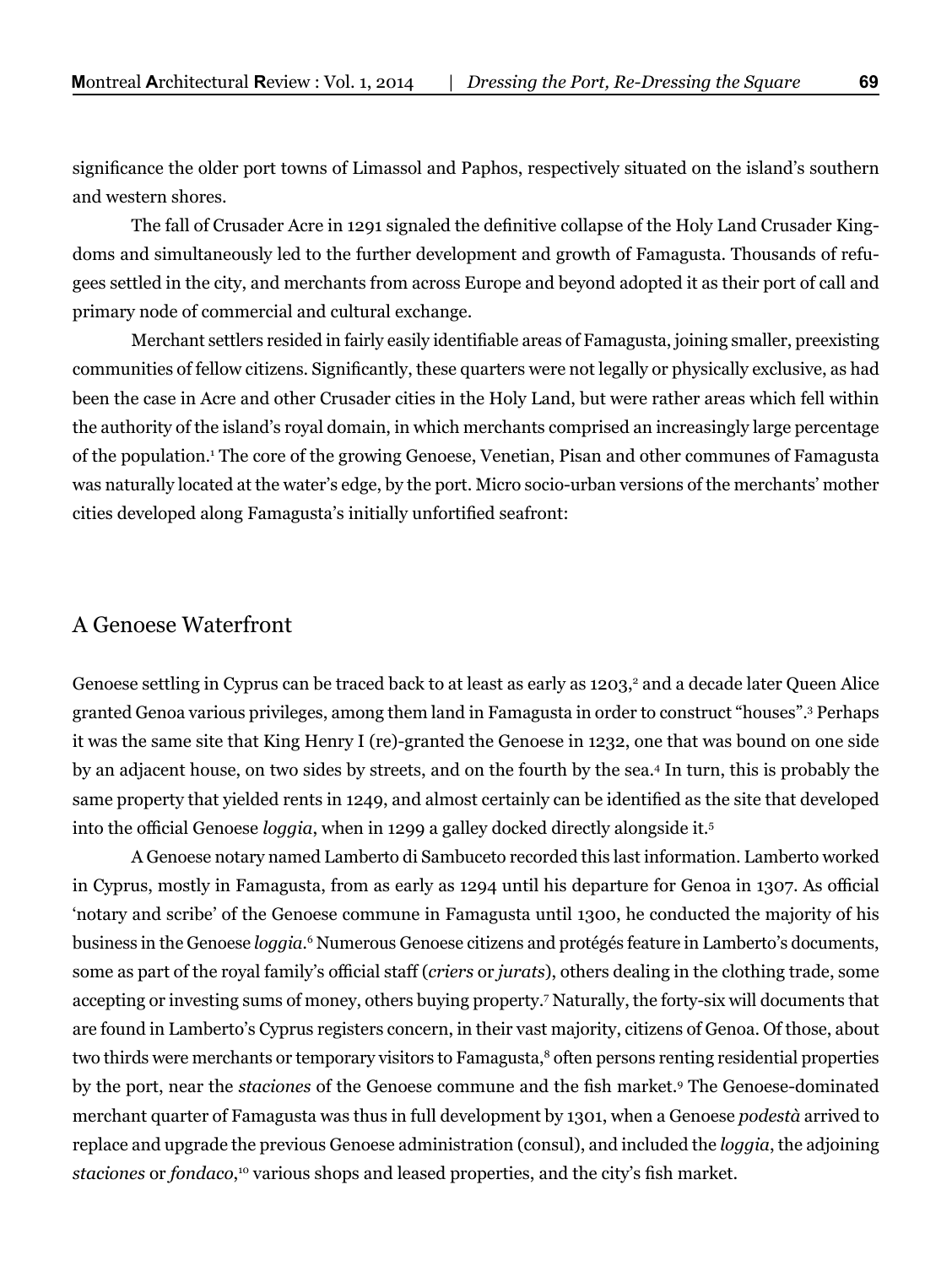There exists no documentation whether a church dedicated to San Lorenzo was ever constructed in the quarter, as had been the wish of Famagusta's Genoese community in 1301,<sup>11</sup> but during the same year the Genoese *loggia* did possess a chapel dedicated to Saint George,<sup>12</sup> Genoa's patron saint. At the same time, a Hospital of Saint Anthony, which adjoined the fish market and the Genoese *loggia*, is linked in many documents to Famagusta's Genoese community.13 The ruins of the church of Saint Anthony (Figure 1), identified as such in the late 19<sup>th</sup> century, can still be seen inside Famagusta's harbor wall, between the Sea Gate and the Arsenal.<sup>14</sup>

# Diversifying the Port: Venice, Pisa and Marseilles in Famagusta

Venice already enjoyed substantial commercial and trading ties with the Byzantine province of Cyprus well before 1191. Throughout the 13<sup>th</sup> century, Venetians acquired various privileges from the Lusignan, including fiscal exemptions, judicial autonomy and substantial land properties.15 However, Venetian-Lusignan relations fluctuated greatly during this time, and even as late as 1291 Venice was still not as established on the island as Genoa was.16 The substantial influx of Venetian citizens and protégés from the fallen Crusader Kingdoms, especially Acre, altered this situation.

A document of 1302 includes Venice's persistent request for either the granting of, or permission to acquire, churches, streets, squares, and *loggie* in Nicosia, Limassol and Famagusta.17 Lamberto di Sambuceto writes that in the same year a Genoese-owned house was found next to Famagusta's Venetian *loggia*, 18 and yet another mention from 1302 locates the Venetian *loggia* by the sea, next to the city's customs house or *commerzium*, 19 permitting us to localize the core of the Venetian quarter also by the sea, adjoining the port's royal center of commercial activity and control. Though a treaty of 1306 denied the Venetians the granting of a complete (and thus safer) urban quarter they had requested four years earlier,<sup>20</sup> there is no doubt that, by that year, both perceived and actual, physical Venetian presence at the port of Famagusta had began to rival that of Genoa.

The Republic of Pisa also had commercial relations with Cyprus since the first crusade, $21$  enjoyed exemptions and privileges throughout the 13<sup>th</sup> century, and operated out of Limassol, until then the island's major port, as Genoa and Venice had done.<sup>22</sup> While even into the 1290s, and despite its fateful 1284 defeat by Genoa in the Battle of Meloria, Pisa continued to maintain its center of activity and administration in Cyprus at Limassol. Famagusta was by then home to a Pisan consul and a growing community, $^{23}$  and a number of Pisan brokers and middlemen still conducted merchant transactions there in the early 1300s.<sup>24</sup> Also in 1302, and despite not having a substantial population in Famagusta, Marseilles maintained a consul and a prominent *fondaco* at the port,<sup>25</sup> certainly in order to safeguard its commercial privileges and interests in the quickly growing city.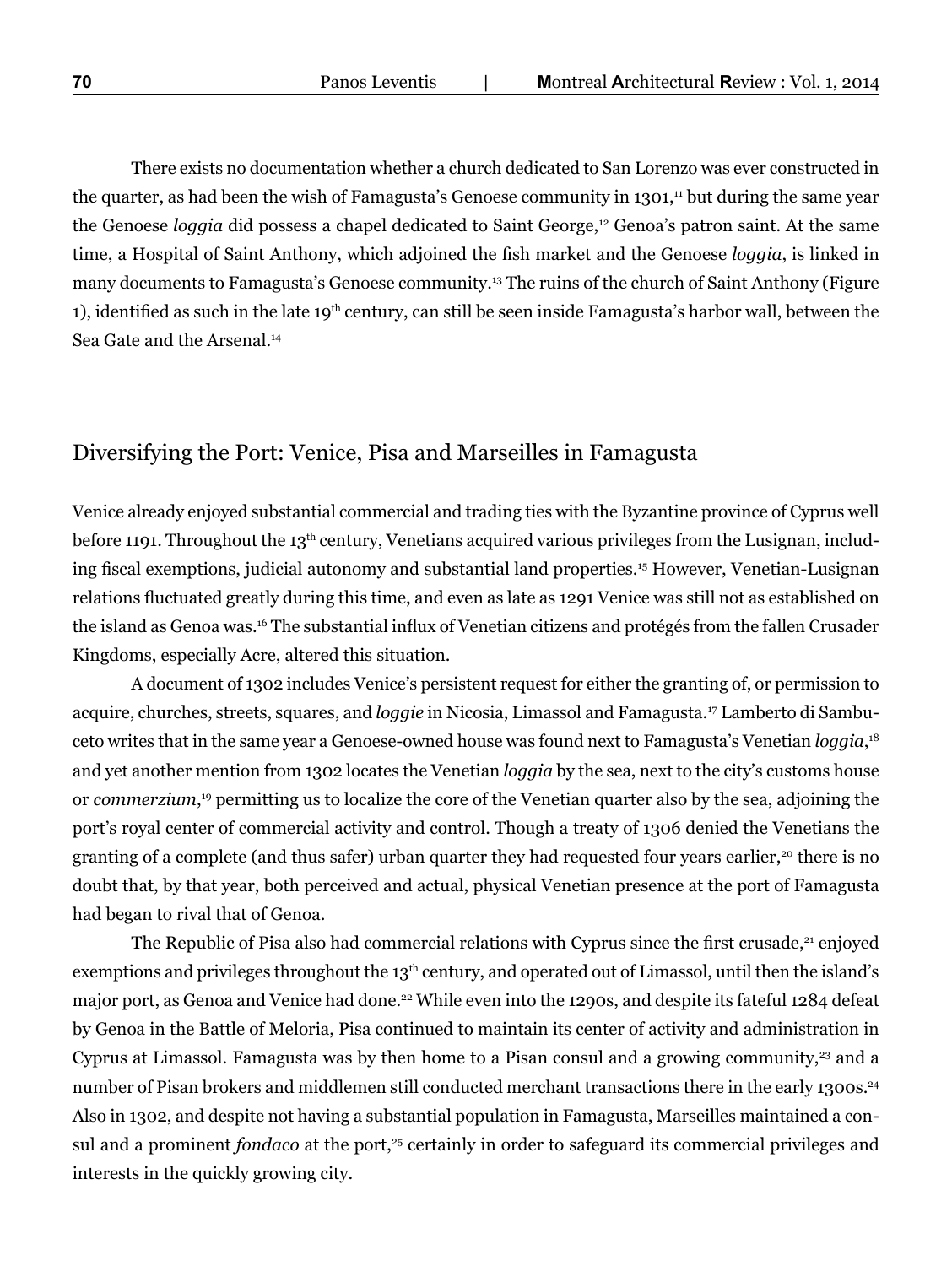## 2.BISHOPS, KINGS AND MERCHANTS IN THE CITY CENTER: STAGING THE SQUARE, 1291-1473

Only about 300 meters away from the port and its swelling, dense merchant quarter, Famagusta's main square was taking shape in what was becoming the geographic middle of the quickly growing urban landscape. During the 1290s and well into the following decades, the square was flanked to the east by the construction site of the city's new cathedral church, and to the west by the expanding royal palace, residence of the Lusignan whenever they found themselves in Famagusta. Throughout the  $14<sup>th</sup>$  and  $15<sup>th</sup>$ centuries, the square provided a stage for almost the entirety of coronations, celebrations, processions, disagreements, fights, and open conflicts between the royal domain, the church authorities, the mercantile communities, and the various nations now dwelling the city. Modifications of existing buildings and new constructions surrounding the square signified, to both residents and visitors to the city, shifts in alliances and affiliations, changes in political power, and military occupations.

## Between Cathedral and Palace: The Main Square in the Fourteenth Century

The Cathedral of Saint Nicholas still towers in the east side of the main square of Famagusta.<sup>26</sup> The building is a late  $13<sup>th</sup>$  century massive reconstruction of an existing church,<sup>27</sup> and construction phases appear to span the first four decades of the 14<sup>th</sup> century.<sup>28</sup> Though the impressive façade of Saint Nicholas (Figure 2) has been 'appropriated' by a number of art historians and is still variably described as influenced by contemporary High Gothic styles of regions of France or Germany, without a definitive answer the reality on the ground must have been that, entering the square from the street leading west out of the port, the cathedral gave one the perception of arriving into the center of a developing and prospering city at the core of Europe. Attached to the north side of Saint Nicholas was the Latin bishop's residence with its adjoining garden and a number of mansions belonging to the nobility, all of these further reinforcing the impressive visual impact of the square's east side.

It is again from Lamberto di Sambuceto, in two documents dated April 28, 1300, that we first learn of the *logia domini regis*, situated on the square's west side.<sup>29</sup> The chronicles note that ten years after these mentions, Amaury of Tyre, usurper of the throne between 1306 and 1310, ordered urban works to be conducted in the city, reflecting the realities of the city's quickly growing population and size, but also its fearing Ottoman (and possibly Crusader) threats. These works included reformulating and widening works for the main square.30 It appears that the dense urban fabric, some of which still exists east of the church of Saints Peter and Paul at the southwest end of the square,<sup>31</sup> was a safety concern for Amaury.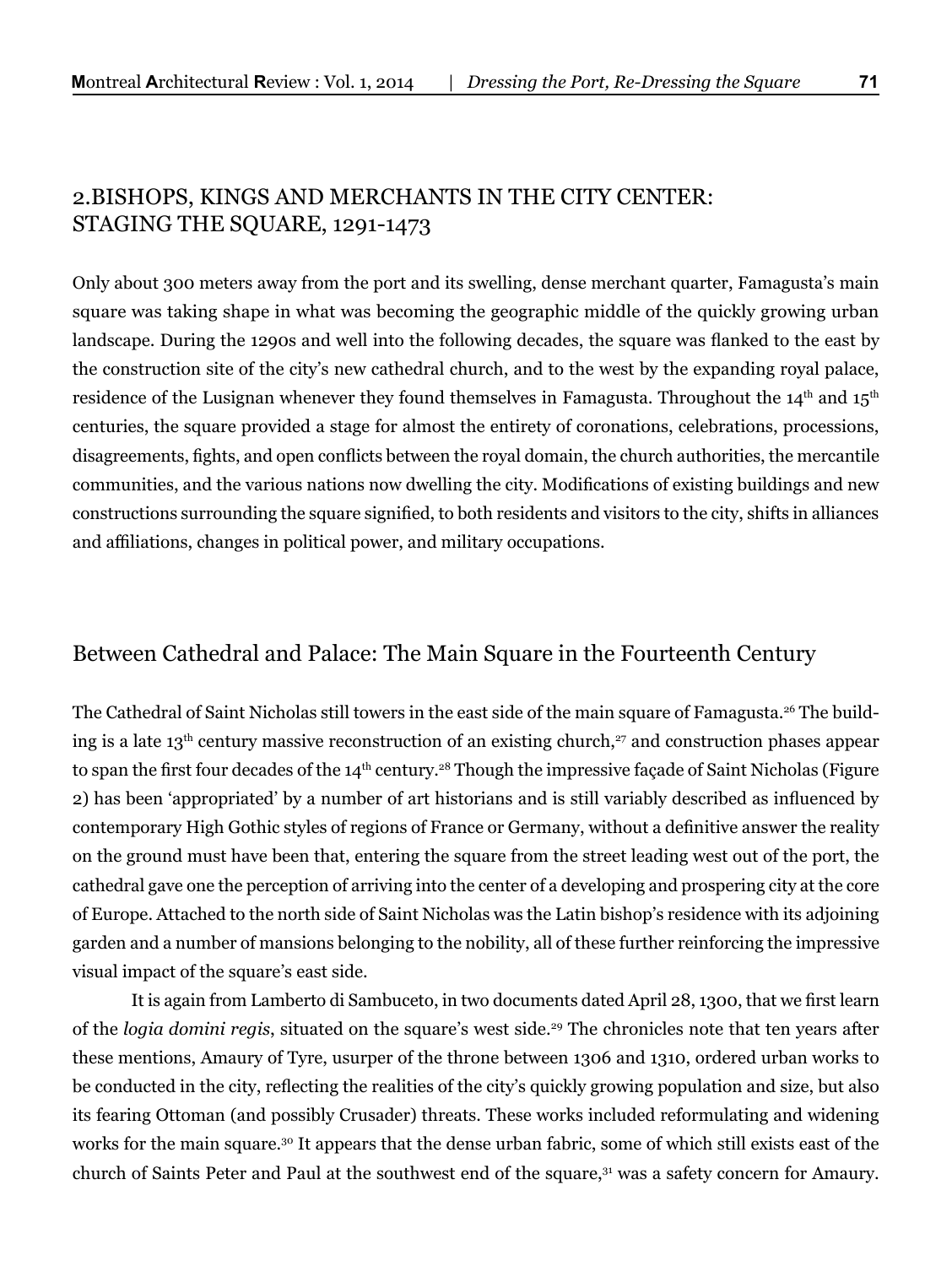Unfortunately for him, the restructuring of the square did not alter history's route, and following his 1310 assassination, his brother King Henry II returned from exile and initially resided not in the capital, Nicosia, but at the royal court in Famagusta. There he constructed a bridge connecting the court to the church and monastery of Saint Francis, located at the northwest corner of the square.<sup>32</sup> The Franciscans were favored by Henry, who often sought meditative refuge in their church via this bridge. Henry's successors, Hugh IV and Peter I, the former a humanist and patron of the Arts, and the latter a warrior and patron of the idea of Crusade, dwelled in Nicosia, but often stayed in Famagusta with their courts. Henry's bridge and spiritual refuge was quickly forgotten and sadly converted into a shooting gallery.

By the time of Peter's reign (1359-1369), the chronicles and visitors recount that both his royal court and the city of Famagusta lived in "unimaginable wealth and unspeakable sin." It is thus not surprising that Saint Bridget of Sweden arrived in the city in 1372, consulted with the royals and preached to the people gathered in the square for the event, hoping to rid Famagusta of the "malignant devil" encroaching it.33 Her efforts did not bear fruit, and divine wrath descended less than a year later in the form of Genoese galleys. Following months of conflict and negotiation, the city was surrendered to Genoa in return for peace, with the condition that all Cypriot trade be conducted via Famagusta, and thus monopolized by Genoa.

## The Loggias Relocate to the Center

While still located by the waterfront as late as 1368, the Genoese, Venetian and Pisan<sup>34</sup> centers of commercial activity had undergone a significant change during the first half of the 14<sup>th</sup> century: The construction of the eastern city wall, facing the sea, which commenced *circa* 1310<sup>35</sup> and continued with frequent reinforcements in the following decades, materialized along the edge of the merchant quarter. Even if this construction did not necessitate large-scale demolitions within the quarter,<sup>36</sup> a statement of which one cannot be certain, it must have certainly restricted the quarter's further development and prosperity. The previously mentioned church at the hospital of Saint Anthony37 was constructed *circa* 1330-1350 in this area with a north-south rather than an east-west orientation, obviously due to lack of space between the new walls and the pre-existing street and urban fabric.

Meanwhile, by the mid 14<sup>th</sup> century, as Eastern Mediterranean trading routes became increasingly constricted, maritime state relations worsened again. Trading conflicts, legal battles and fights spread. Famagusta was not spared: The Venetian *loggia* was still adjoining the *commerzium* in 1368, when during Genoese-Venetian fighting, Genoese fighters climbed on the *commercium's* roof and threw stones into Venice's *loggia.*<sup>38</sup> By now, the constantly quarreling, powerful but suffocating merchants needed not only to have more available space, but also to position themselves closer to the city's center of power. Sometime after 1368, and presumably following a collective treaty, the merchants moved their headquarters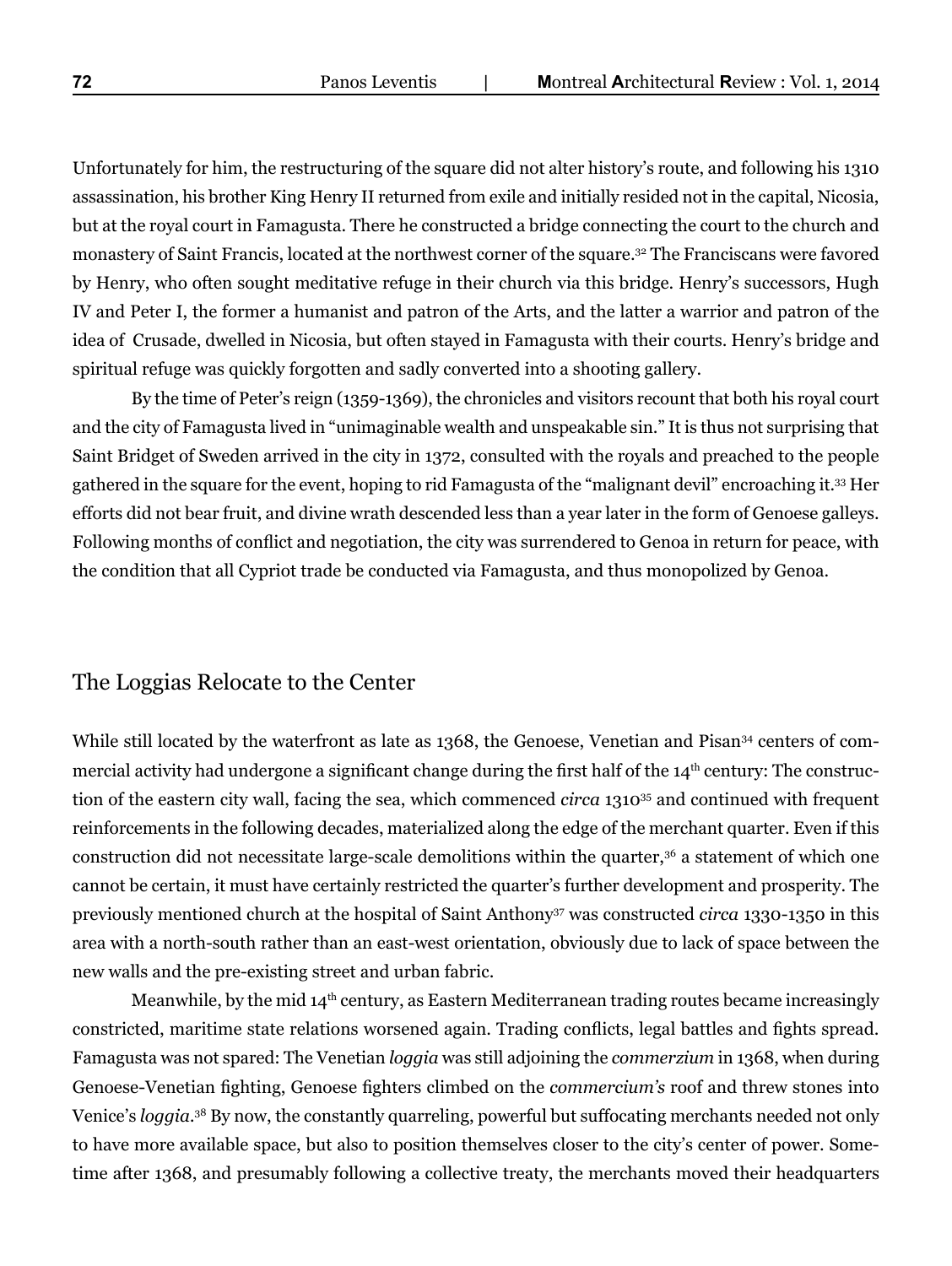to the middle of the city, superimposing their administration centers onto the central square, the area of the *plathea Famagoste.*<sup>39</sup>

A 1372 incident confirms the new location of the Italian *loggias*: Only four years after the Genoese were throwing stones into the Venetian *loggia* at the harbor, it was now Venetians and Cypriots that encircled the new Genoese *loggia*, located next to Saint Francis, which itself adjoined the north side of the Palace, as mentioned earlier. As the Genoese tried to escape by jumping from their *loggia* into Saint Francis, the mob attacked Genoese shops and merchant houses in the surrounding area before finally being appeased by royal forces<sup>40</sup>. This was the incident, using as pretext ceremonial differences following the coronation of Peter II as King of Jerusalem in Saint Nicholas Cathedral across the square, which resulted in the death of numerous Genoese in the subsequent invasion of Genoese forces, and in the 85-year occupation and administration of Famagusta by Genoa.

On November 27, 1395, more than twenty years following the end of the Cyprus-Genoa war, the notary Nicola de Martoni, on a tour of the Holy Land, landed in Famagusta. He described "fine squares," buildings and impressive fortifications, but was also quick to point out that already a third of Famagusta lay uninhabited and in ruins as a result of Genoese rule.<sup>41</sup> He saw the impoverished Genoese bishop at the cathedral, he visited the palace, which was now residence of the Genoese *Commandante*, and between them he strolled the main square which he described as the "fruit market," and where bread, a great variety of fruit and vegetables, clothes and other goods were sold or auctioned.42 While under Genoese rule the main square of Famagusta thus acquired humbler uses than its royal past would have imagined, the Italian *loggias* were still functioning in 1420, when Emanuel Piloti specified their location, i.e., "along the great street that began at the main square and led north," and was of the opinion that the Pisan was the most beautiful.43

On the other side of the main square, meanwhile, heading west alongside the south façade of the palace, the covered street had long constituted the heart of the central commercial quarter.44 Along the covered street, numerous merchants set up their *staciones*, small shops in or adjoining arcaded or vaulted spaces.<sup>45</sup> Since the 14<sup>th</sup> century, wooden balconies often covered the entrances to these shops, and trading places, tables and other urban furniture filled the covered street and the other commercial arteries.

#### A Merchant Church by the Square

On the covered street's south side, at the southwestern edge of the palace, lies one of the most imposing, intriguing and mysterious monuments of Famagusta, the church identified as that of Saints Peter and Paul (Figure 3). It owes this identification to Camille Enlart who, based on a sixteenth century chronicle, named it and dated it to the mid-14<sup>th</sup> century.<sup>46</sup> In the 110 years since that assertion, the building was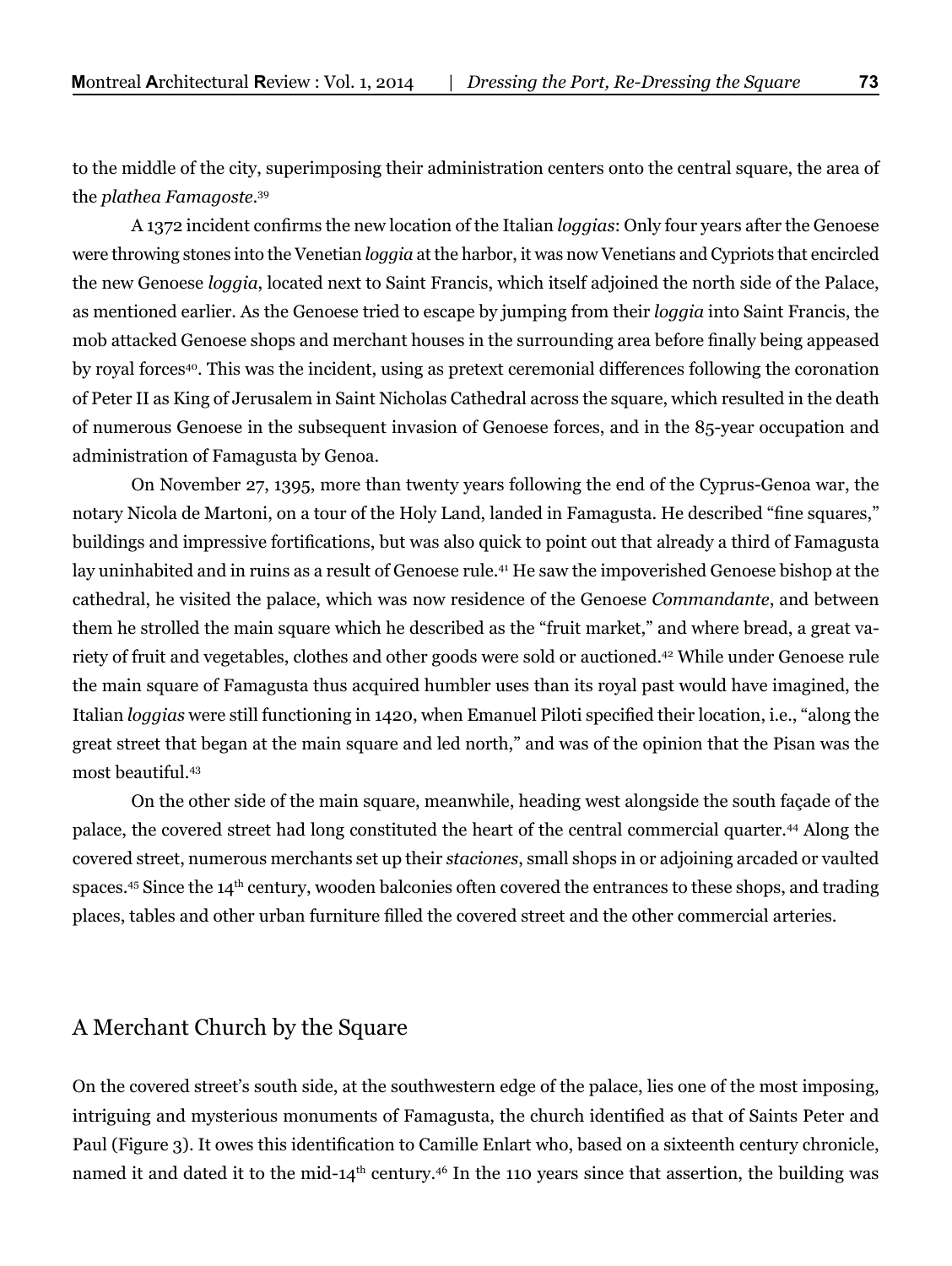also proposed to have been an Orthodox foundation of an earlier time,47 a Latin church of a later time,48 and even the main church of the monastery of Saint Dominic of Famagusta.49 The interpretation favoring the Dominican friars does not appear to hold, and it remains most probable that this was the building allegedly constructed with funds amounting to only one-third of the profits made on a single trip to Syria by a prominent Famagusta merchant, Simon Nostrano,50 descendant of a family that had arrived from the East and settled in the city during the early  $14<sup>th</sup>$  century.

The church is situated just west of the square in the heart of the commercial district, at the crossroads where the covered street leads west to the artery that exits Famagusta through the Land Gate. And while of the two frescoes uncovered recently in the church's interior, the largest one depicts the Forty Martyrs of Sebaste and poses intriguing questions as to the building's attribution, dedication and history,51 an unidentified graffiti painted high on the west wall, depicting a sailing ship,52 could speak to the building's and the neighborhood's history, tradition and memory as the city's area of merchants in the late 14<sup>th</sup> century.

It was in this landscape of Famagusta's central square area, a simultaneously impressive and decaying urban enclosure surrounded by the towering silhouettes of Saint Nicholas, the Palace and Saints Peter and Paul, and suffering under the draining financial decisions of Genoese colonial administration, that merchants conducted their business in the first half of the 15<sup>th</sup> century. As a Mamluk attack on the island in 1426 and the plague of 1438 completed an unfortunate pattern of destruction in the city,53 it was also in the main square that, as part of both the city's università and popolo, based on either their citizenship and/ or status, Famagustans took oaths of allegiance first to the Casa di San Giorgio in 1447, when Genoa finally decided to transfer the city's administration directly to its most powerful banking institution, and then to King James II, the last Lusignan ruler of Cyprus, when his men succeeded in recapturing the city in 1464.<sup>54</sup>

## 3.RE-DRESSING THE PIAZZA: FRAGMENTS OF THE RENAISSANCE IN FAMAGUSTA, 1473-1571

Following its 1464 recapture by James, largely desolate Famagusta witnessed yet another destructive plague in 1470, an event that prompted the King's appeal to Venice, his ally against Genoa, to send settlers for the repopulation of the cities and villages of the island. The most significant "settler" that Venice responded with was a wife for the Cypriot King. Via a series of clever political maneuverings, young Caterina Cornaro, of the powerful Venetian family, wed James and moved to Cyprus. It was through James's death in 1472, and the abdication of Caterina in 1489, that Venice would finally rule over Cyprus as its colony.

The sixteenth century indeed saw the city's fortunes reverse, through an impressive influx of population and a steady, if of humble scale, revitalization of buildings and neighborhoods. While foreign trade through the port was minimal compared to the 14<sup>th</sup> century, as new routes to and from the Americas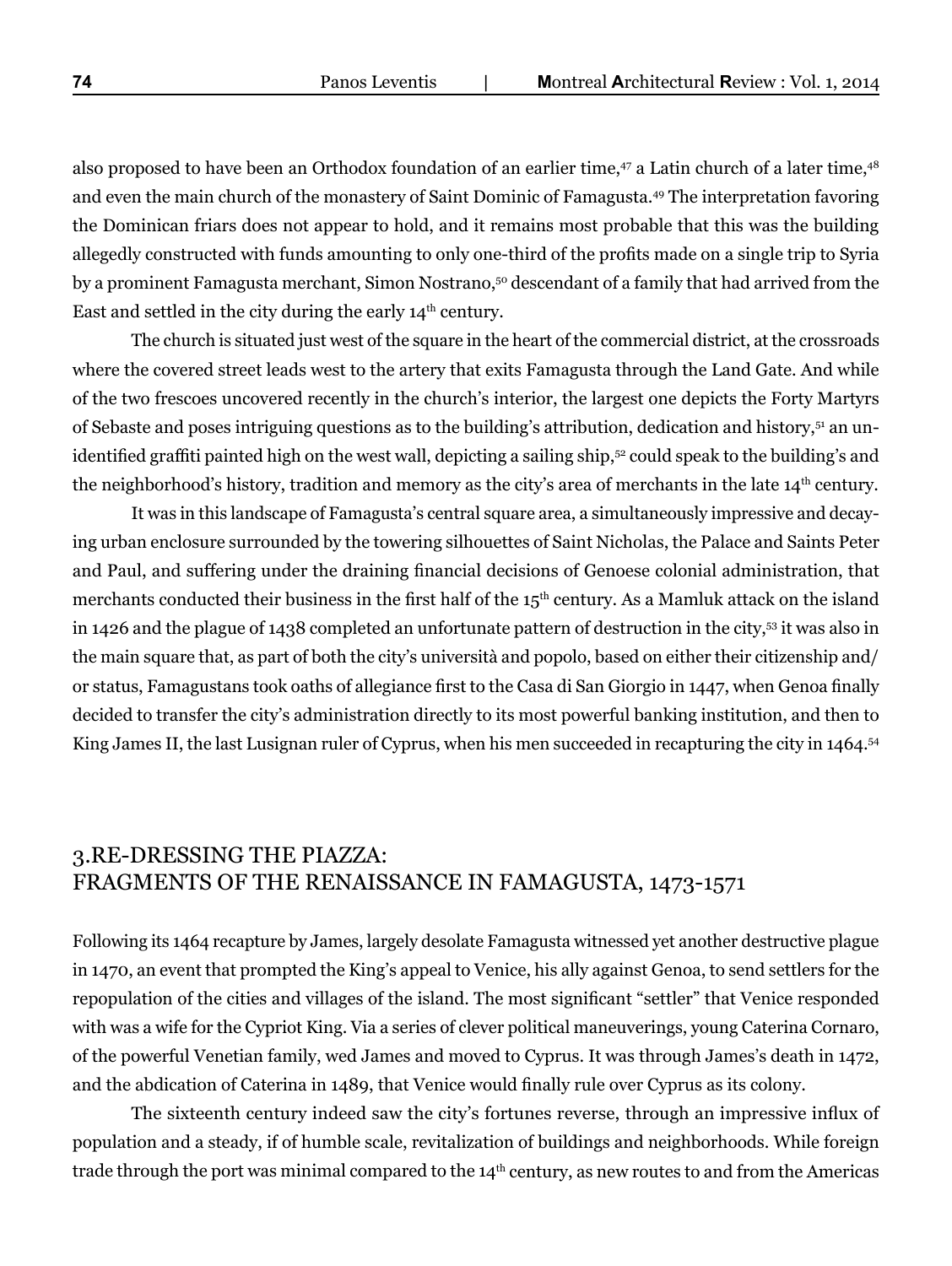in the west and Ottoman conquests in the East had redirected commercial focus, the city edged toward its last decades of prominence.

## A Final Constructed Act of Non-Venetian Power?

Soon after 1489, Venice would face its first challenge on Cyprus in the form of the powerful earthquake of 1491. This earthquake coincided with a list of grievances presented by the Famagustans to their new ruler across the sea, Agostino Barbarigo.55 Among others, they wondered what purpose the royal cathedral and Latin bishopric of the city served, since, following the catastrophes and in the absence of a bishop, they lay in ruin and at any moment could collapse.

Back in the Square, by now simply referred to as the *Piazza*, a building still stands as part of that complex of endangered structures that the Famagustans spoke of (Figure 4). It is attached to the southwestern corner of Saint Nicholas Cathedral and forms the piazza's southern edge. While the single scholar thus far who engaged this building thought that it dates partly from the late 14<sup>th</sup> or early 15<sup>th</sup> century, he reiterated that as a whole the building should be dated a century later, at the beginning of Venetian rule.56 In a well-known late 19th century interpretation, he also mentioned that *colonnettes* in the Cathedral, taken from this building, "are in the Aragonese style, identical to ones in the cloister of Saint Anne in Barcelona and others in the Barcelona archaeological museum," and he thought the whole structure was a Catalan work of the late  $15^{th}$  century.<sup>57</sup>

Could this be a work initiated and/or funded by the Catalan Luis Perez Fabricius, Archbishop of Cyprus in the 1470s,58 or even the Catalan *loggia* of the time, of which a few commentaries survive?59 The Catalans had a significant presence in 15<sup>th</sup> century Cyprus. Following King James' death in the year 1472, it was the continued Catalan plots,<sup>60</sup> especially the one to abduct the Queen and wed her to Alfonso of Naples in 1488, which led to the final Venetian push for Caterina to abdicate<sup>61</sup> and to the end of Catalan influence on the island. It is thus possible that the Venetians renovated an existing building, possibly Fabricius' disused bishopric or the Catalan *loggia*, in their attempt to give the piazza a post-1491 renewed, civic, Renaissance, and most of all Venetian, character.

This hypothesis on the building's possible 15th century uses is reinforced by the fact that the structure initially carried a second floor, since a stairway survives attached to its side, outside the piazza, and there are vestiges of balconies. The archway to the street, much less decorated with the attached stair to its side, and the balcony above it, would suggest an entry from the piazza into an interior cortile, and not leading out to a street, accounting for either a bishop's residence after the wishes of the Catalan Archbishop, or a commercial loggia for the Catalans with a colonnade on the second floor looking out on the piazza.

The 6-meter marble slab with acanthus and other natural motifs surviving at the side of this build-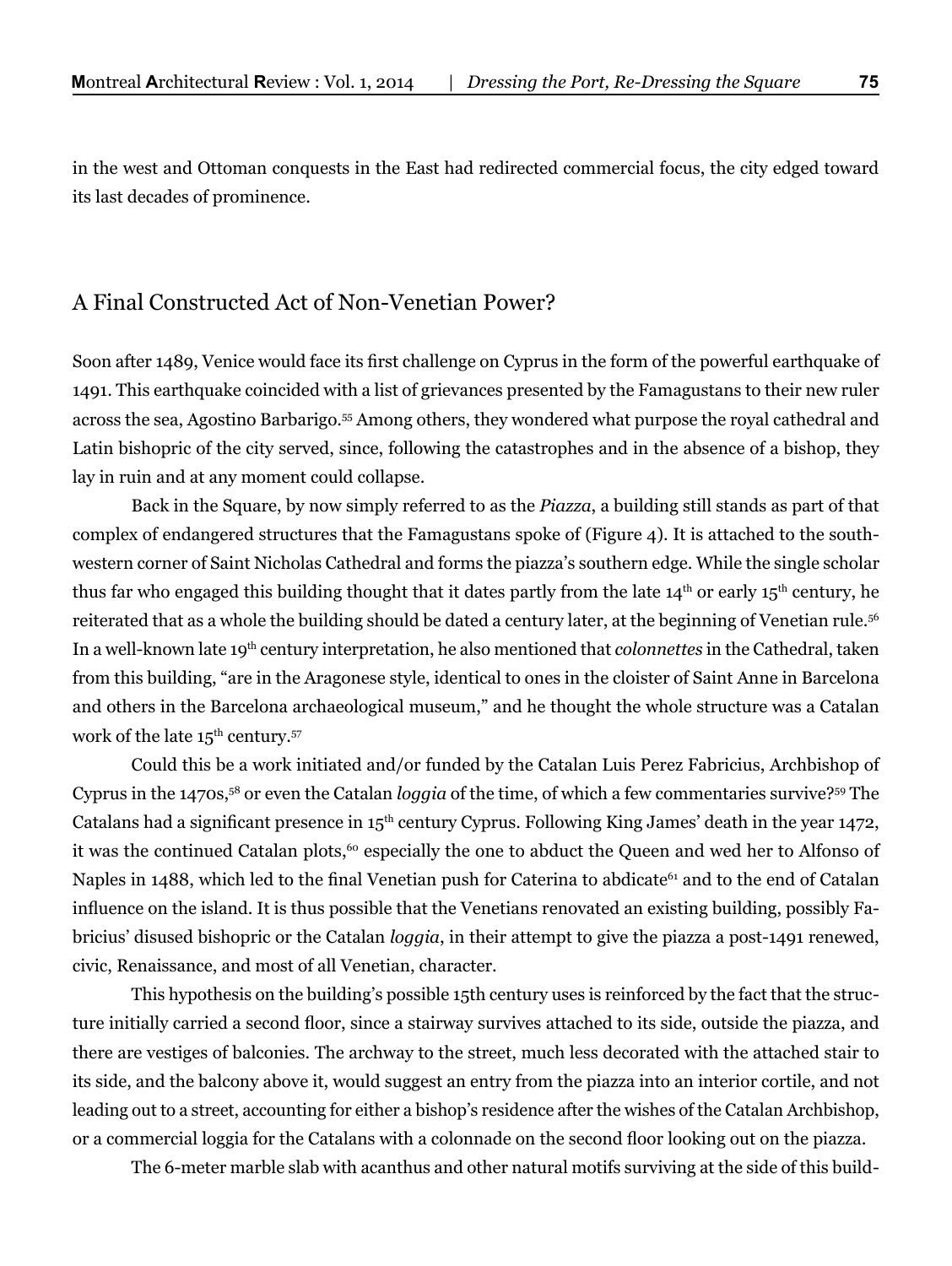ing, left of the grand archway, appear to have been a final "urban furniture" addition by the Venetians to the renovation of this building. Researchers have mentioned the abandoned Hellenistic to early Byzantine city of Salamina, 5 km north of Famagusta, as provenance of this piece. In fact, throughout Venetian rule Salamina was repeatedly the architectural quarry for additions and decorations to new or renovated buildings, and the piazza of Famagusta bears multiple testimonies to that.

## The Palace of the Proveditors

The *Palazzo dei Proveditori* dominates the *piazza's* west side. During Caterina's reign (1473-1489), the complex still stood as the  $14<sup>th</sup>$  century Lusignan palace and the  $15<sup>th</sup>$  century Genoese commander's residence. Caterina initially resided there. Intimidated by her Venetian brethren while continuously insisting that she deliver the island to Venice the *Serenissima*, she lived in forced isolation. For months she dealt with uncertainty, uprisings and assassinations right in the palace halls and courtyards.<sup>62</sup> On an April morning, standing at the main stairway, Caterina's father, Marco, shouted into the square that the queen and her family were prisoners in their own court.<sup>63</sup>

It wasn't until a slave stormed into the royal bedroom waving a dagger at her in early 1474<sup>64</sup> that the queen was finally convinced to hand the Palace to the Proveditors and move into a smaller, safer mansion just north of the *piazza*, one adjoining the Venetian *loggia*. Two years following that move Caterina left her new, humbler Palazzo for the capital, Nicosia. Under Venice the *Serenissima*'s watchful eye, she ruled Cyprus from Nicosia's Royal Court between 1476 and 1489. In Famagusta, a late 15<sup>th</sup> century singular façade north of the *piazza's* west side is in all probability what still remains of either the 1474-1476 "*Palazzo della Regina*"65 or the renovated Venetian *loggia*. 66

Between 1487 and 1489, visits from Venice by members of Caterina's family, including her mother and brother, had as intent to persuade her to relinquish power<sup>67</sup>. Against both her and her subjects' wishes, Caterina finally gave in. On February 15<sup>th</sup>, 1489, she left Nicosia for Famagusta, dressed in black and veiled, in a tearful procession. As she exited the court, soldiers summoned by the Venetians shouted "*Marco, Marco*", while citizens wept.<sup>68</sup> A solemn mass was held upon her arrival in Famagusta, and the standard of the Venetian Republic was raised in front of the palace in the piazza.<sup>69</sup>

The marble slabs above the city's Sea Gate and citadel entrance conserve the dates 1491 and 1496, and the names of Proveditors Nicolo Foscarini and Nicolo Priuli.<sup>70</sup> It may have also been at this time that the palace's damaged Great Hall was replaced by a rectangular, two-storey building, constructed in a simple, disciplined High Renaissance manner. Its north and west outer walls still tower today, overlooking the medieval windows of Saints Peter and Paul across the empty court.

Work on Famagusta's fortifications was naturally the primary care for Venice in her effort to head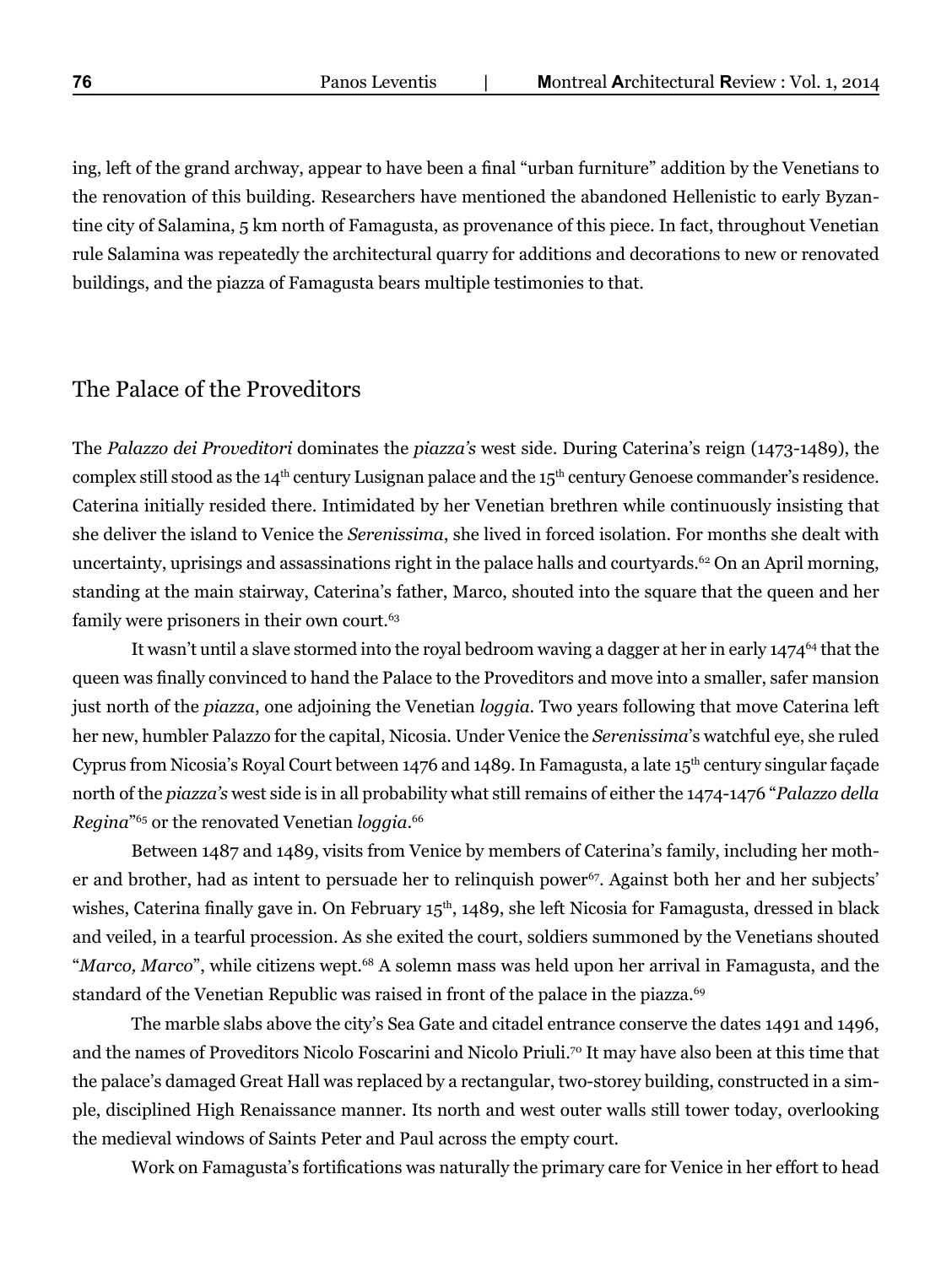off an Ottoman attack. This work, interrupted by the destructive War of Cambrai, resumed in the 1520s and 1530s and involved the Sanmichelis. The date 1544 is conserved above the Land Gate at the city's southwest end.<sup>71</sup> It was also in the 1540s, one of the most stable decades of Venetian rule in Cyprus, that the city's authorities felt the need for a "redressing" of the old palace. A new façade was constructed in front of the fourteenth century structure (Figure 5).72 The marble coat of arms of Capitano Giovanni Renier on the keystone of the central arch is dated 1552.73

## The Columns and the Sarcophagus

The 1571 map of the Ottoman siege of Famagusta, published in Brescia by Stephano Gibellino, bears an index which has shed considerable light in the topography of the city under Venetian rule. The first item on the index, one might imagine the most significant, reads: *"S. Nicolo, Domo di Franchi, davanti al qual gli e l'arca di Venere posta fra due colonne".*<sup>74</sup> This designation, filled with Renaissance imagination and conviction that the tomb of Venus lay in the middle of Famagusta's *piazza*, reflects a long and continuous Venetian attitude towards the Classical past and its re-appropriation.75

Another Stephano contemporary to Gibellino, the Cypriot chronicler Lusignan, mentions the discovery of the tomb of Venus during excavations in 1564, and retells her life as Queen of Cyprus.76 The imagining of Venus as Queen of Cyprus predates Lusignan and Gibellino's time, as it is also tied to the beginning of Venetian rule and Doge Agostino Barbarigo, the recipient of the 1491 list of complaints by Famagusta's *universita77.* Two years earlier, in February 1489, Barbarigo had also received Caterina Cornaro in Venice following her final departure from Cyprus, sailing with her to the Piazza San Marco on the Bucentaur in a rare and splendid ceremony.<sup>78</sup>

In the same year Barbarigo proudly decided to showcase the inclusion of Cyprus in the *Stato di Mare* by his commission to the Lombardo workshop of four fireplaces in the Doge's apartment at the Palazzo Ducale in Venice. The apartment was ready by 1492. Richard Cocke has recently argued that two of the fireplaces show Cyprus as Venus and Crete as Jupiter flanking Venice as the Lion of St Marc, among *amoretti* and cornucopias representing the abundance of agricultural products connected with Venice's new island possession, which was to be its breadbasket for the next century. The importance of the marble sarcophagus as the Goddess's tomb between the two columns (Figure 6) with the winged lion in the middle of the *piazza* is thus of significant symbolism, and together with the Ducal fireplaces it completes a Cyprus-in-Venice and Venice-in-Cyprus cycle of representations which would last on through to the final days of Famagusta as part of the Venetian empire, that is, until the city was overrun by the Ottoman army following a year-long siege in 1571.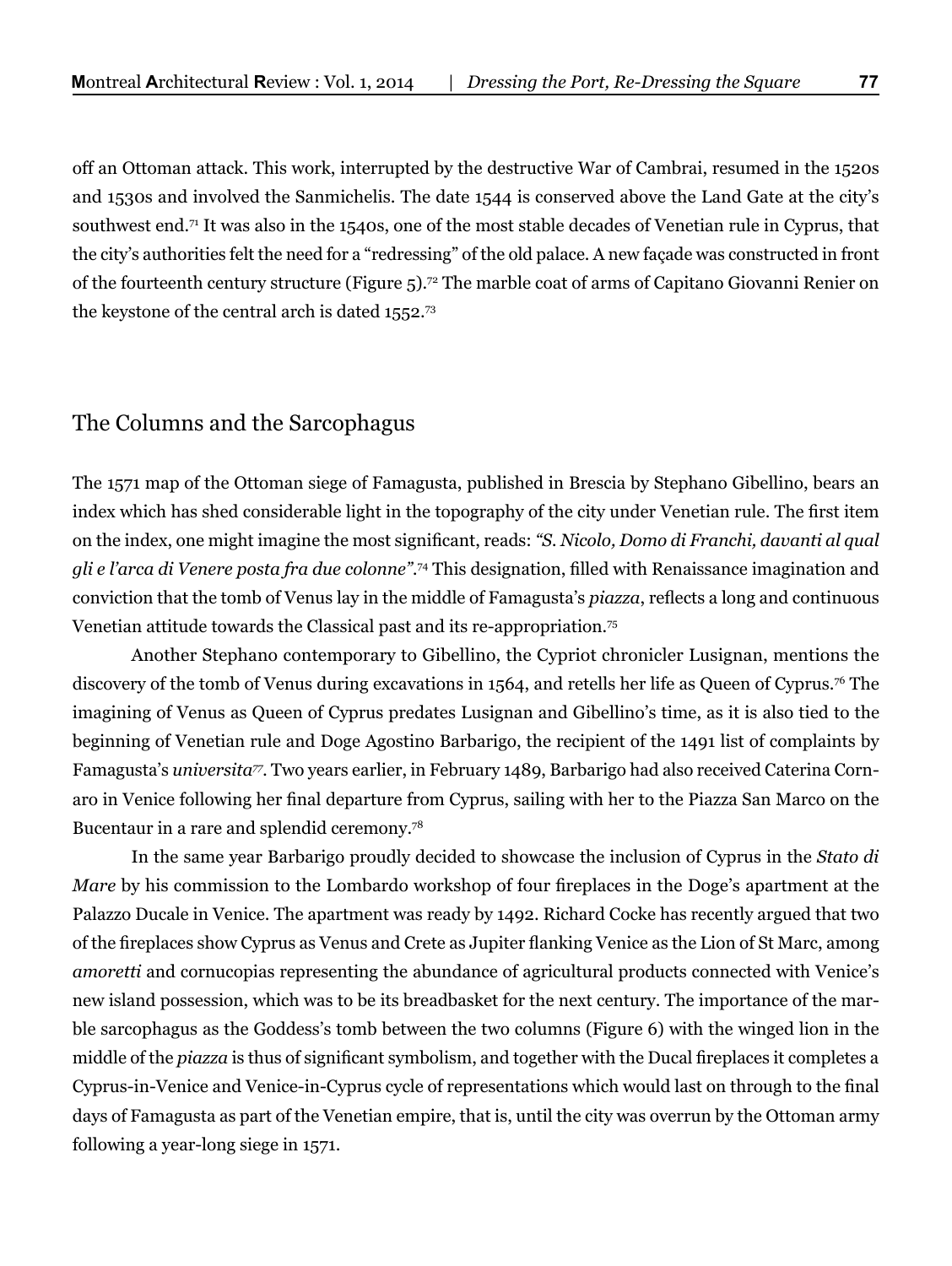#### SUMMARY

The urban topography of Famagusta and its main signifiers between the  $14<sup>th</sup>$  and  $16<sup>th</sup>$  centuries follow three distinct patterns of development, directly paralleling the city's three administrations in the years constituting the late Lusignan, Genoese and Venetian periods. In the late Lusignan period (1291-1373), following Famagusta's post-1291 explosive growth, the city's initially unfortified waterfront grew to become a collection of socio-urban clusters of merchants and other dwellers that echoed their mother cities' socio-cultural and visual heritage. At the urban core, in the area in and around the central square, the rising Cathedral of Saint Nicholas (c.1300-c.1340) and the expanding Palace of the Lusignan became physical and symbolic bookends for the prospering city's most important civic space. In the late 1360s, on the eve of the Genoese occupation, and partly due to the constructions of the city's extensive fortifications, the merchant centers of administration relocated to the area surrounding the main square, superimposing their *loggias* onto the urban core. The imposing Church of Saints Peter and Paul, constructed with eastern merchant funding in the area of the square, reiterates the balance of power in the city at this time and completes the area's urban landscape. During Genoese administration (1373-1464), financial and other difficulties denied the city of further development, resulting in a neglected and humbler urban fabric. Nevertheless, a surviving building in the square, possibly the Catalan *loggia*, can attest to continuous construction during this time. This situation was partially reversed during the Venetian Period (1473-1571), when a series of both defensive and civic renovation works were undertaken, especially in the 1490s, the 1520s, and the 1550s. In the prevailing spirit of the Renaissance, Venetian authorities redressed a number of structures such as the Castle and Sea Gate by the port (1490s-1520s), and the Palace in the main square (1540s-1550s), appropriating the island's ancient past within a uniquely Venetian cultural and urban narrative.

Late medieval and Renaissance Famagusta can thus be understood as an unusually multicultural port city for its time and geographic location which, unlike earlier examples in the Holy Land Crusader Kingdoms, was deliberately given a unified, fortified character and form by the Lusignan. This was a socio-urban form which Famagusta would not lose through the Genoese and Venetian periods. Within this form dwelled citizens of all social strata, including visitors and merchants of various ethno-linguistic and religious groups–often uneasily and in competition, but by necessity shaping an unavoidably common urban fabric of unique architectural and cultural richness.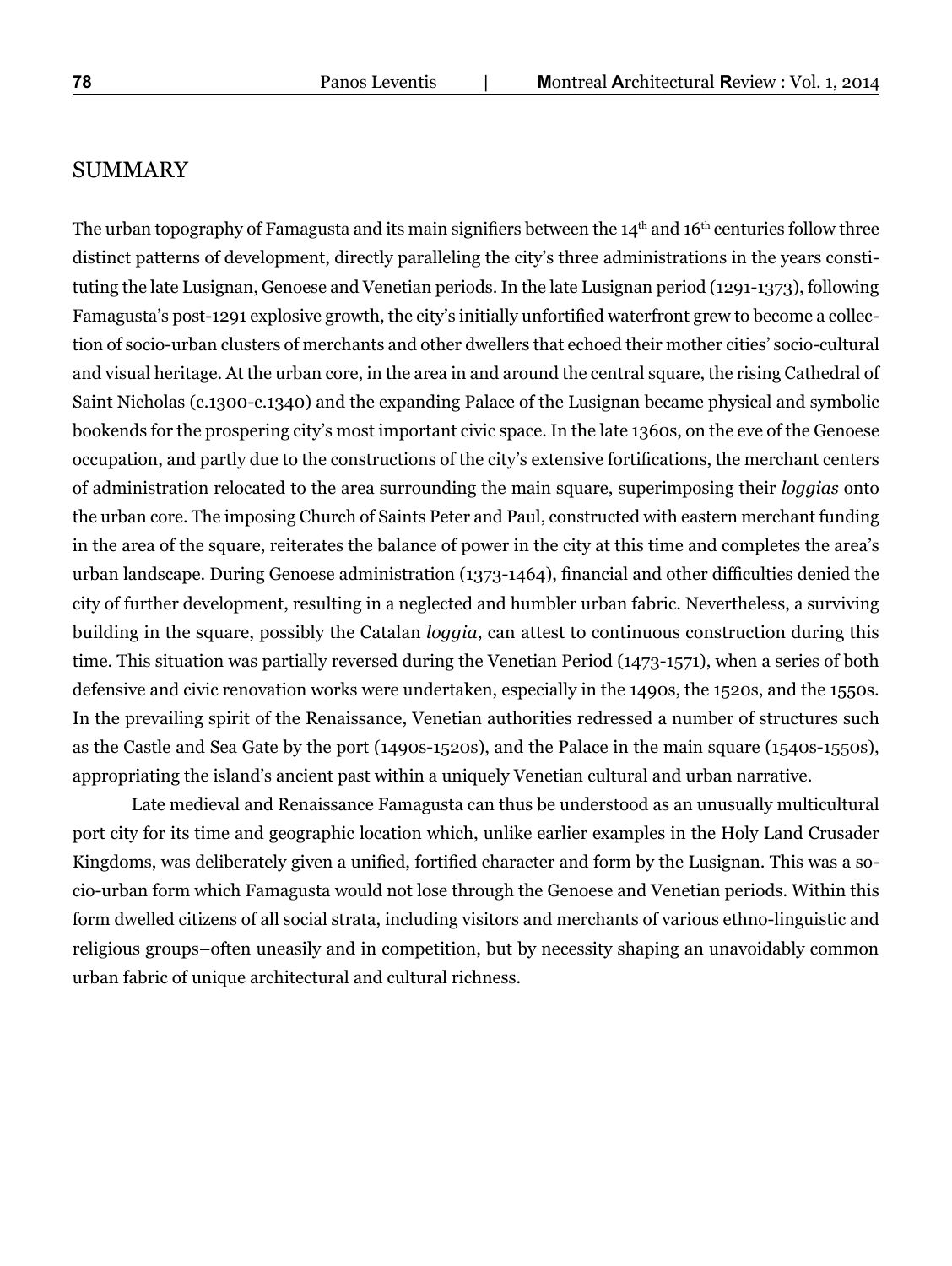# Images



Figure 1. Saint Anthony. (Photo by author)



Figure 2. Saint Nicholas. (Photo by author)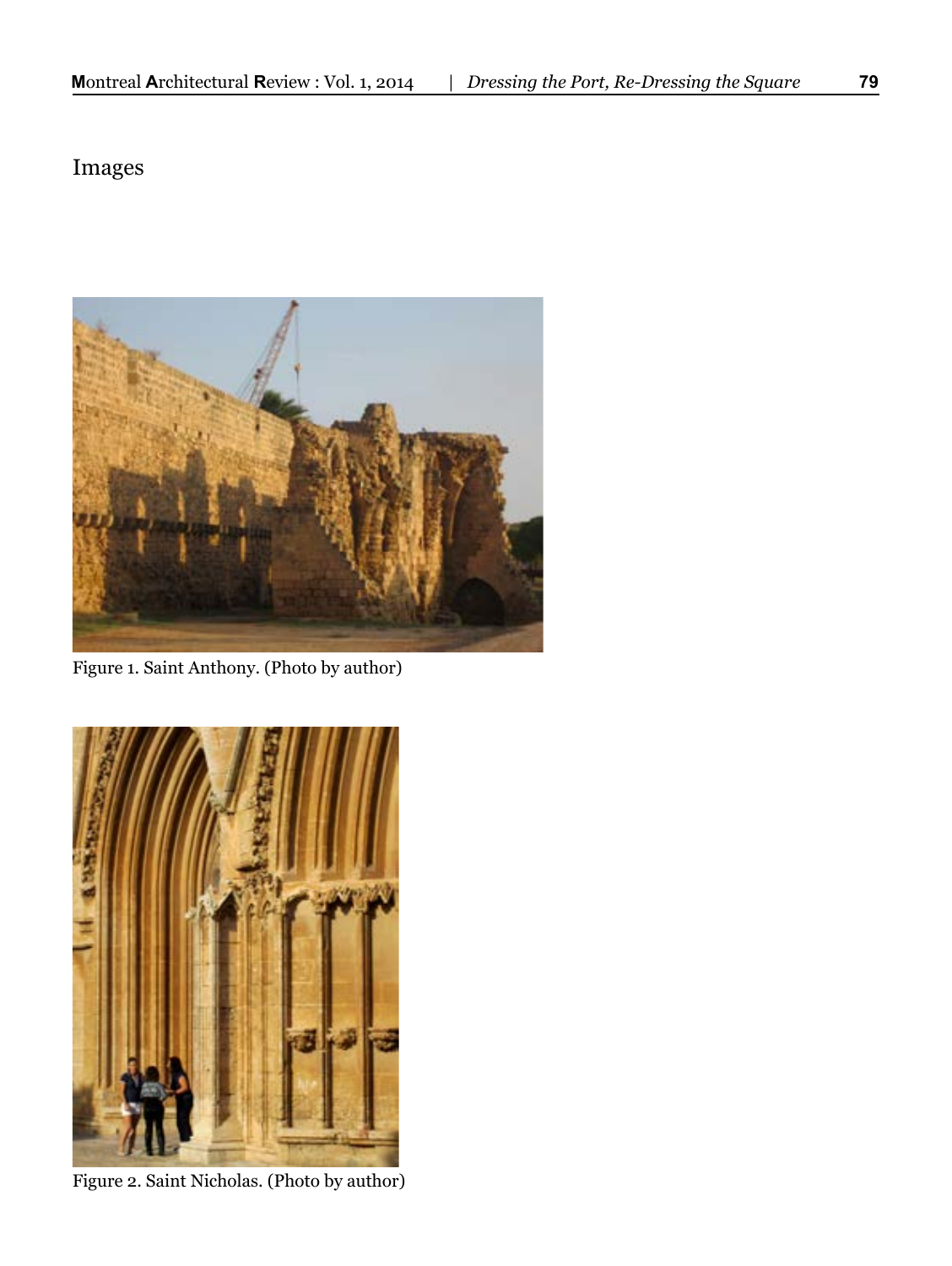

Figure 3. Saints Peter and Paul. (Photo by author)



Figure 4. Saint Nicholas and Unidentified Building. (Photo by author)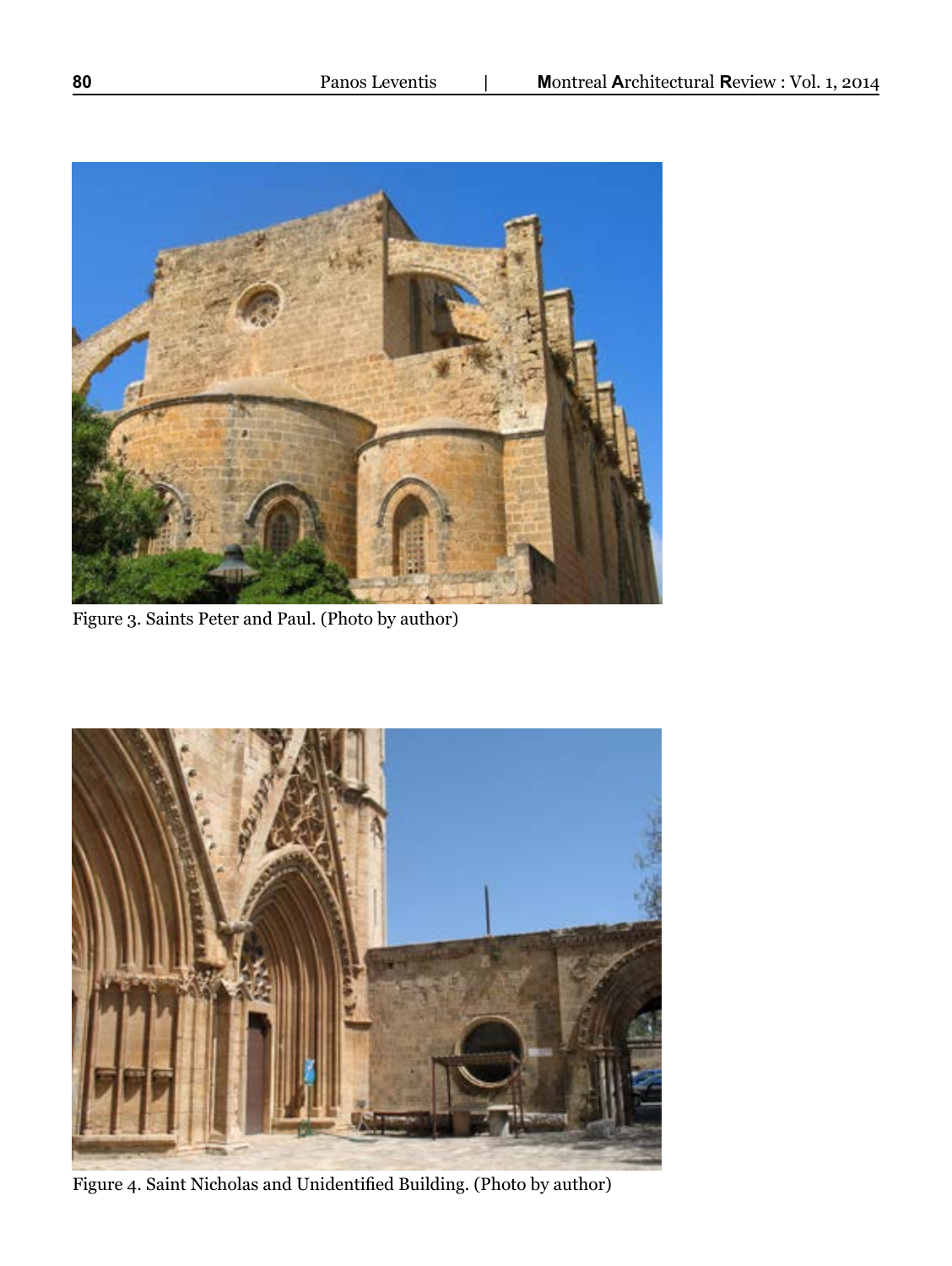

Figure 5. Palazzo. (Photo by author)



Figure 6. Columns in the Piazza. (Photo by author)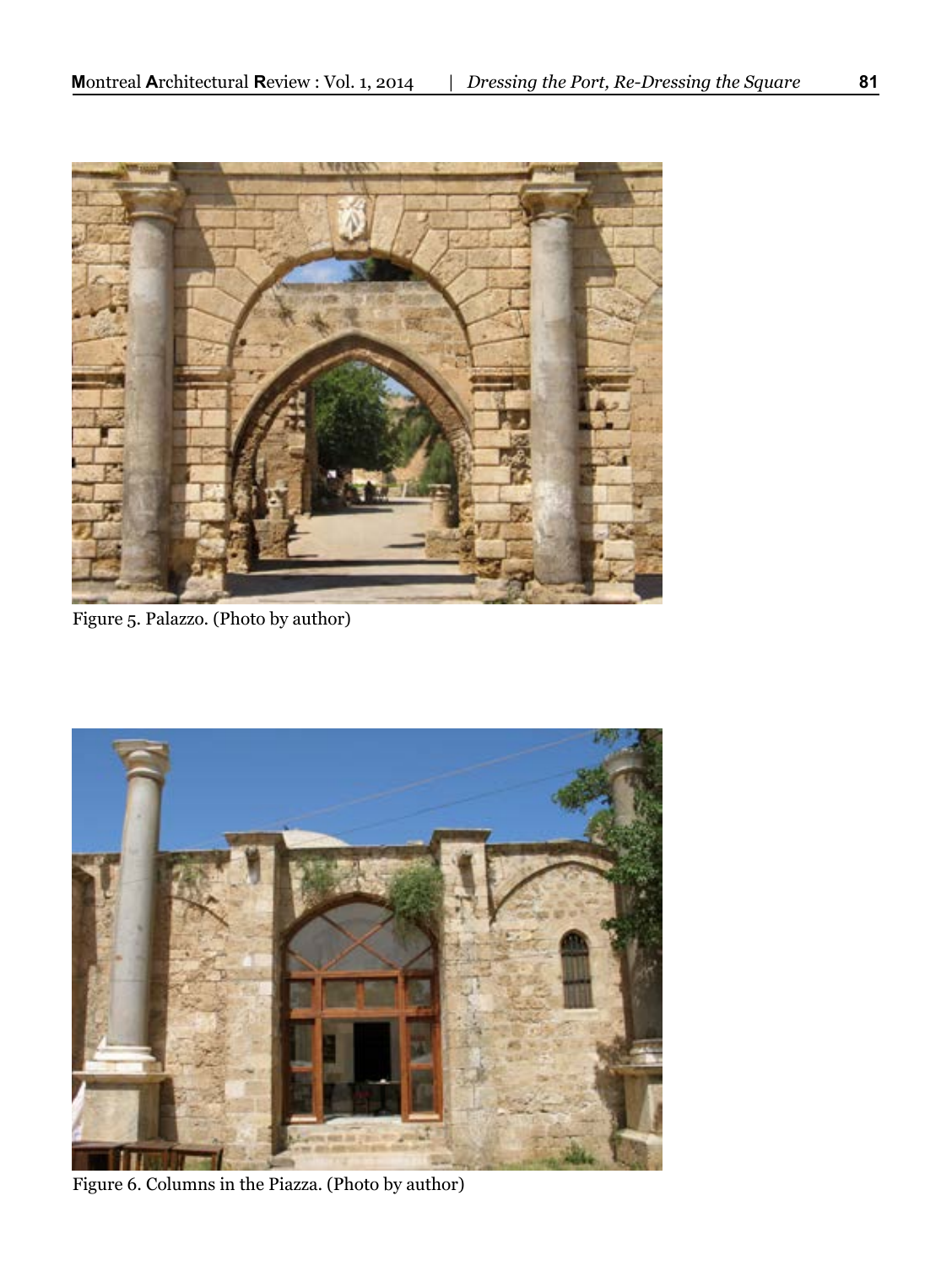## **Notes**

- 1 Michel Balard, "Famagouste au Début du XIVe Siècle," in *Fortifications, Portes des Villes, Places Publiques dans le Monde Mediterraneen*, ed. Jaques Heers (Paris: Université de Paris-Sorbonne, 1985), 294; Benjamin Arbel, "Urban Assemblies and Town Councils in Frankish and Venetian Cyprus," in Πρακτικά του Δεύτερου Διεθνούς Κυπρολογικού Συνεδρίου, ed. Theodoros Papadopoullos, vol. 2 (Nicosia: Society of Cypriot Studies, 1986), 203; Peter Edbury, "Famagusta in 1300," in *Cyprus and the Crusades*, ed. Nicholas Coureas and Jonathan Riley-Smith (Nicosia: Society for the Study of the Crusades and the Latin East, and Cyprus Research Center, 1995) 346; Angel Nikolaou-Konnari, "Greeks," in *Cyprus: Society and Culture 1191- 1374*, ed. Angel Nikolaou-Konnari and Chris Schabel (Laiden: Brill, 2005), 17.
- 2 Louis de Mas Latrie, *Histoire de l'Île de Chypre sous le Règne des Princes de la Maison de Lusignan,* vol. II (Paris: Imprimerie Nationale, 1852), 39; David Jacoby, "The Rise of a New Emporium in the Eastern Mediterranean: Famagusta in the Late Thirteenth Century," in Μελέται και Υπομνήματα 1 (Nicosia, 1984), 159.
- 3 Mas Latrie, *Histoire*, II, 39; Jacoby, "The Rise of a New Emporium," 159.
- 4 Mas Latrie, *Histoire*, II, 54; Edbury, "Famagusta in 1300," 338.
- 5 Michel Balard, ed. *Notai Genovesi in Oltremare. Atti Rogati a Cipro da Lamberto di Sambuceto, 11 Ottobre 1296 – 23 Giugno 1299*, vol. 39 of *Collana Storica di Fonti e Studi diretta da Geo Pistarino* (Genoa: Università di Genova, 1983), 167; Edbury, "Famagusta in 1300," 339.
- 6 Peter Edbury, "Famagusta Society ca.1300 from the Registers of Lamberto di Sambuceto," in *Die Kreuzfahrerstaaten als Multikulturelle Gesellschaft. Die Rolle der Einwanderer in Kirche, Staat, Verwaltung, Wirtschaft und Kultur*, ed. H. E. Meyer (Munich: R. Oldenbourg Verlag, 1997), 87-88. The Genosee *loggia* was an establishment that already in 1300 merited a full-time guardian (Jacoby, "The Rise of a New Emporium," 163).
- 7 Edbury, "Famagusta Society," 90-91.
- 8 Peter Edbury, "The Genoese Community in Famagusta around the Year 1300: A Historical Vignette," in *Oriente e Occidente tra Medioevo ed Età Moderna. Studi in Onore di Geo Pistarino*, ed. Laura Balletto (Genoa: Glauco Brigati, 1997), 236-237.
- 9 Edbury, "Famagusta in 1300," 339-340.
- 10 Jacoby, "The Rise of a New Emporium," 163.
- 11 Valeria Polonio, ed, *Notai Genovesi in Oltremare. Atti Rogati a Cipro da Lamberto di Sambuceto, 3 Luglio 1300 – 3 Agosto 1301*, vol. 31 of *Collana Storica di Fonti e Studi diretta di Geo Pistarino* (Genoa: Università di Genova, 1982), 416; Jacoby, "The Rise of a New Emporium," 164.
- 12 Balard, "Famagouste," 284.
- 13 Balard, *Notai Genovesi*, 33; Romeo Pavoni, ed, *Notai Genovesi in Oltremare. Atti Rogati a Cipro da Lamberto di Sambuceto, 6 Luglio - 27 Ottobre 1301*, vol. 32 of *Collana Storica di Fonti e Studi diretta di Geo Pistarino* (Genoa: Università di Genova, 1982), 60; Romeo Pavoni, ed, *Notai Genovesi in Oltremare. Atti Rogati a Cipro da Lamberto di Sambuceto, Gennaio - Agosto 1302*, vol. 49 of *Collana Storica di Fonti e Studi diretta di Geo Pistarino* (Genoa: Università di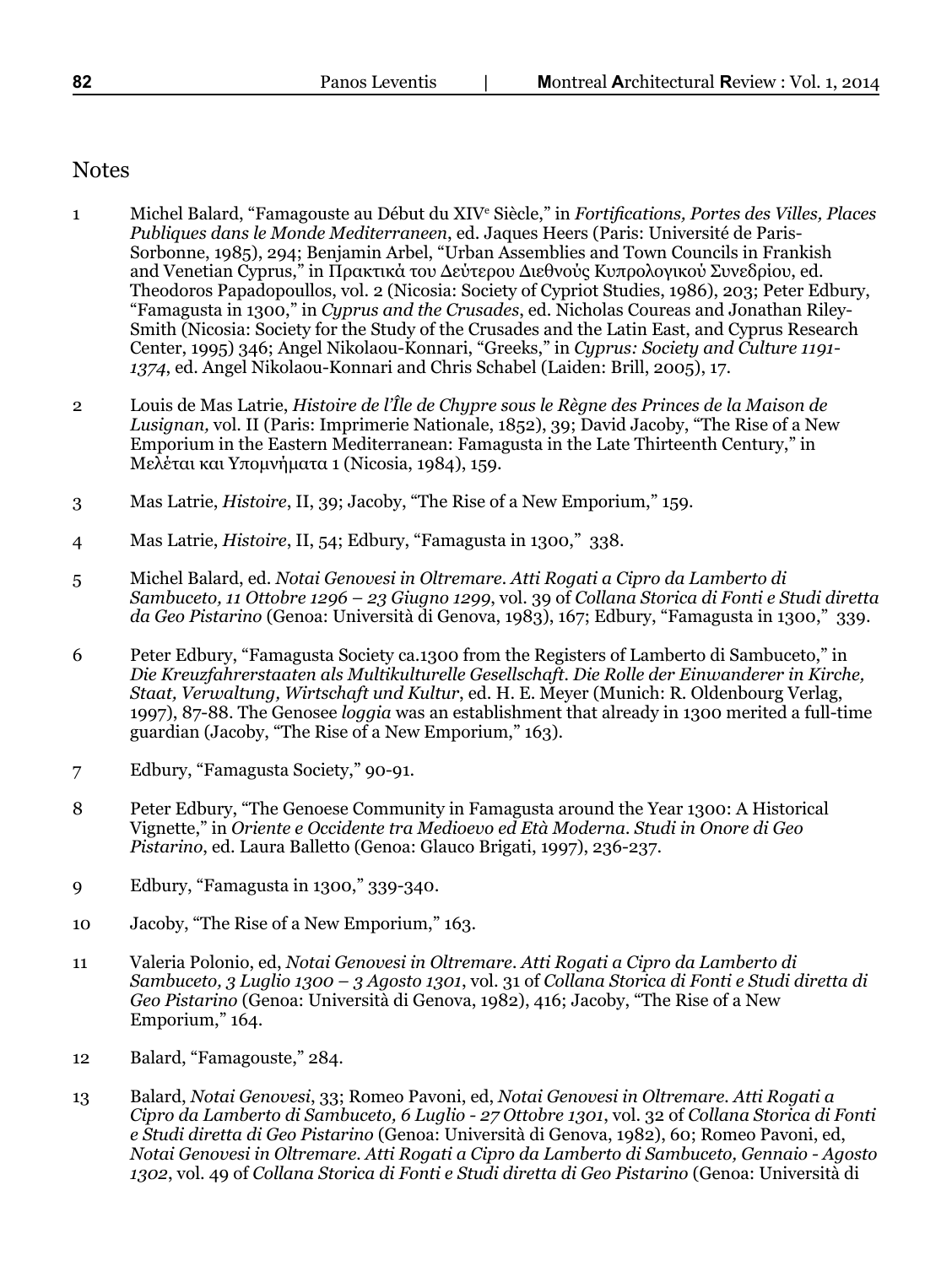Genova, 1987), 219, 303; Balard, "Famagouste," 285; Edbury, "Famagusta in 1300," 339-340.

- 14 On the hospital of Saint Anthony from the 14th to the 16th century see Panos Leventis, "The Urban Landscape of Late Medieval and Renaissance Famagusta, " in *Famagusta*, eds. Gilles Grivaud, Angel Nikolaou-Konnari, Catheirne Otten-Froux and Chris Schabel (Turnhout: Brepols, forthcoming).
- 15 Jacoby, "The Rise of a New Emporium," 164-166.
- 16 Jacoby, "The Rise of a New Emporium," 166.
- 17 Louis de Mas-Latrie, ed, "Nouvelles Preuves de l'Histoire de Chypre," in *Bibliothéque de l'École de Chartes* 34 (Paris: Librairie d'Alphonse Picard, 1873), 55; Jacoby, "The Rise of a New Emporium," 167, provides an incorrect page number for the Mas-Latrie citation.
- 18 Pavoni, *Notai Genovesi* (1987), 83; Edbury, "Famagusta in 1300," 346.
- 19 Jacoby, "The Rise of a New Emporium," 171.
- 20 Mas-Latrie, *Histoire*, II, 102-108; Jacoby, "The Rise of a New Emporium," 179; Edbury, "Famagusta in 1300," 351.
- 21 Catherine Otten-Froux, "Les Pisans en Chypre au Moyen-Age," in Πρακτικά του Δεύτερου Διεθνούς Κυπρολογικού Συνεδρίου, ed. Theodoros Papadopoullos, vol. 2 (Nicosia: Society of Cypriot Studies, 1986), 127-128.
- 22 Jacoby, "The Rise of a New Emporium," 154-157.
- 23 Jacoby, "The Rise of a New Emporium," 158-159; Otten-Froux, "Les Pisans en Chypre," 137.
- 24 Jacoby, "The Rise of a New Emporium," 158; Otten-Froux, "Les Pisans en Chypre," 133.
- 25 Jacoby, "The Rise of a New Emporium," 172.
- 26 For art-historical studies of the Cathedral of Saint Nicholas see primarily Camille Enlart, *L'Art Gothique et la Renaissance en Chypre, Illustré de 34 Planches et 421 Figures* (Paris: Ernest Leroux, 1899), 2 vols; edited and translated by David Hunt as *Gothic Art and the Renaissance in Cyprus* (London: Trigraph, 1987), 222-245; and George Jeffery, *A Description of the Historic Monuments of Cyprus* (Nicosia: G.P.O., 1918, reprinted London: Zeno, 1983), 116-127. For more recent interpretations see Philippe Plagnieux and Thierry Soulard, "La Cathédrale Saint-Nicolas", in *L'Art Gothique en Chypre*, ed. Jean-Bernard De Vaivre and Philippe Plagnieux (Paris: Boccard, 2006), 218-237; and Arne Franke, "St Nicholas in Famagusta: A New Approach to the Dating, Chronology and Sources of Architectural Language," in *Medieval and Renaissance Famagusta*, ed. Michael J.K. Walsh, Peter W. Edbury and Nicholas S. H. Coureas (Surrey and Burlington, 2012), 75-91.
- 27 Though the century-long debate on the building's exact chronology continues, most scholars agree that a pre-existing church, possibly the Byzantine metropolis, was to be found on the construction site of Saint Nicholas, for which construction sums of money are left, naming the building as such, as per wills of 1298-1300 for the first time.
- 28 Franke, "St Nicholas in Famagusta," 82-83, 91.
- 29 Balard, Duba and Schabel 2012, 124-126.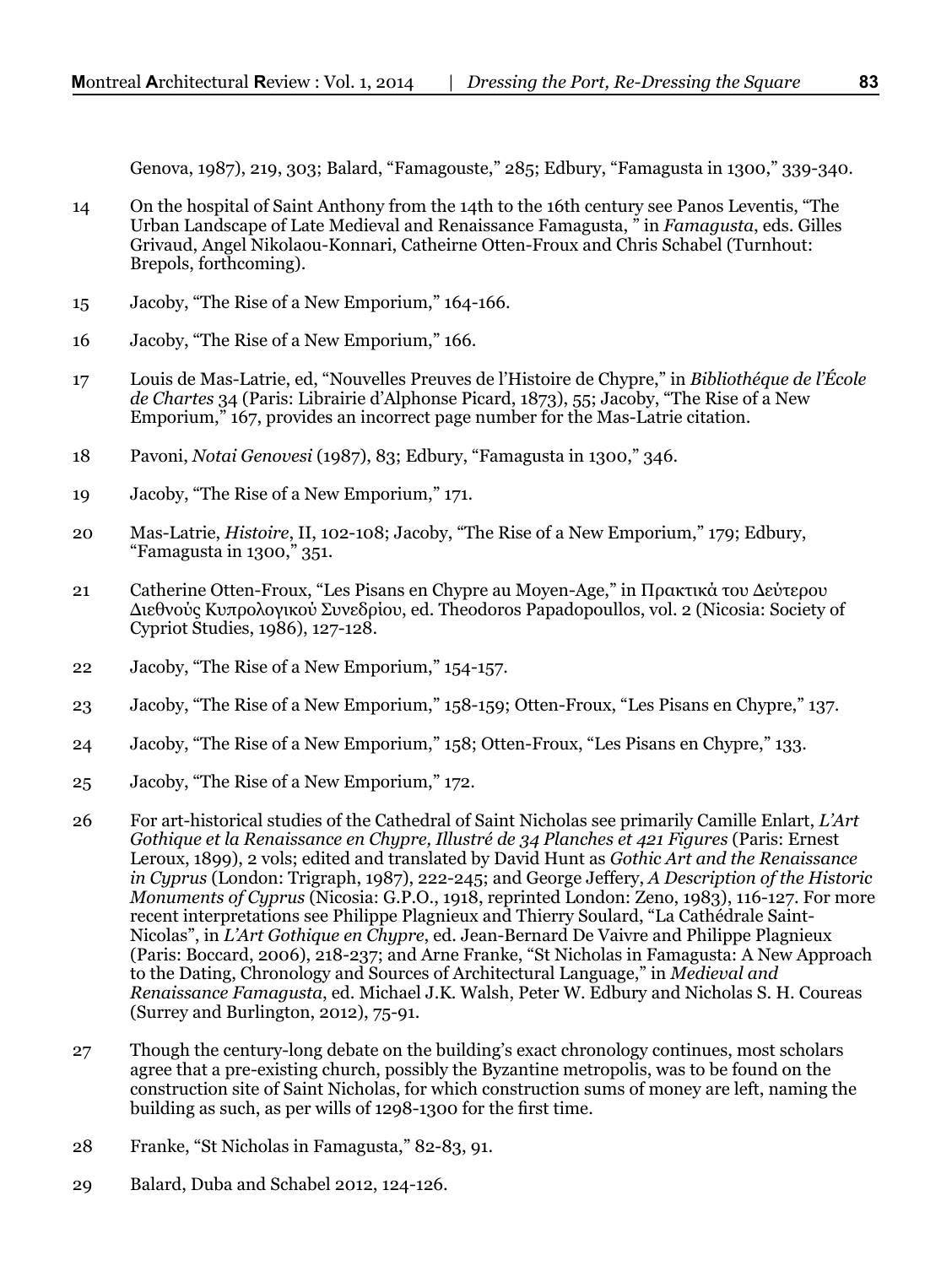- 30 Francesco Amadi, *Cronaca di Cipro*, published as "Chronique d'Amadi" in *Collection des Documents Inédits sur l'Histoire de France: Histoire Politique* I, ed. René de Mas Latrie (Paris: Imprimerie Nationale, 1891), reprinted in Κυπριολογική Βιβλιοθήκη 9, ed. Theodoros Papadopoullos, intro. Sylvain Beraud (Nicosia: Idryma Archiepiskopou Makariou III, 1999) 326-327. See also Florio Bustron, *Historia Overo Commentarii de Cipro*, published as "Chronique de l'île de Chypre" in *Collection des Documents Inédits sur l'Histoire de France: Mélanges Historiques, Tome Cinquième*, ed. René de Mas Latrie (Paris 1886), reprinted in Κυπριολογική Βιβλιοθήκη 8, ed. Theodoros Papadopoullos, intro. Gilles Grivaud (Nicosia: Idryma Archiepiskopou Makariou III, 1998) 194. See also Edbury, "Famagusta in 1300", 338 and 343.
- 31 On the church of Saints Peter and Paul see further in this article.
- 32 On Saint Francis see Michalis Olympios, "The Franciscan Convent of Famagusta and its Place Within the Context of Early-Fourteenth-Century Cypriot Gothic Architecture, Κυπριακαί Σπουδαί 73 (Nicosia: Etaireia Kypriakon Spoudon 2009, published 2011), 103-122.
- 33 Enlart, *Gothic Art*, 211.
- 34 Along with the Genoese and Venetian *loggias* already mentioned in the beginning of the 14th century, the Pisan *loggia* also featured in documents from 1307 to 1324 (Jacoby, "The Rise of a New Emporium," 158; Otten-Froux, "Les Pisans en Chypre," 129). Banking was a prominent Pisan activity in Famagusta. Numerous 'Pisan' bankers were in fact Florentines who had registered themselves as Pisans in order to enjoy lower taxation for business conducted in Cyprus (Jacoby, "The Rise of a New Emporium", 157-158; Otten-Foux, "Les Pisans en Chypre", 138). The 1333 will of Iohannes de Rau, member of a prominent Pisan family of bankers, conserves his close relations to religious establishments in Famagusta, among them the Hospital of Saint Stephen and the nunnery of Saint Claire (Otten-Froux, in "Les Pisans en Chypre," 136- 137, mentions that this is the earliest mention to this establisment). Though Nicosia possessed a "Saint Peter of the Pisans" in 1367 (Otten-Froux, "Les Pisans en Chypre," 138), the sources have not thus far revealed a mention to a church in Famagusta owned by the Pisan community.
- 35 Amadi, *Cronaca di Cipro*, 326-327; Edbury, "Famagusta in 1300," 338.
- 36 Edbury, "Famagusta in 1300," 340-341.
- 37 Edbury, "Famagusta in 1300," 341.
- 38 Leontios Makhairas, *Χρονικόν*, translated as *Recital concerning the Sweet Land of Cyprus entitled "Chronicle"*, ed. R. M. Dawkins (Oxford: The Clarendon Press, 1932), vol. 1, 229; see also Edbury, "Famagusta in 1300," 340.
- 39 I have not yet been able to locate this citation in the primary sources. It is used without reference in Balard, "Famagouste," 282.
- 40 Makhairas, Χρονικόν, 330-331; Balard, "Famagouste," 283.
- 41 Nicola de Martoni**.** *Nicolai de Marthono, Notarii, Liber Peregrinationis ad Loca Sancta*, ca.1395-1396 [*BN*, MS.6521]; edited as "Relation du Pèlerinage a Jérusalem de Nicolas de Martoni, Notaire Italien", ed. Léon LeGrand, *ROL* (Paris), 3 (1895), reprinted Brussels, 1964, pp. 566-669 [Cyprus pp. 625-638]; text on Cyprus translated in Cobham, *Excerpta Cypria* (pp. 22-28), p.22.
- 42 Martoni in Cobham, 23.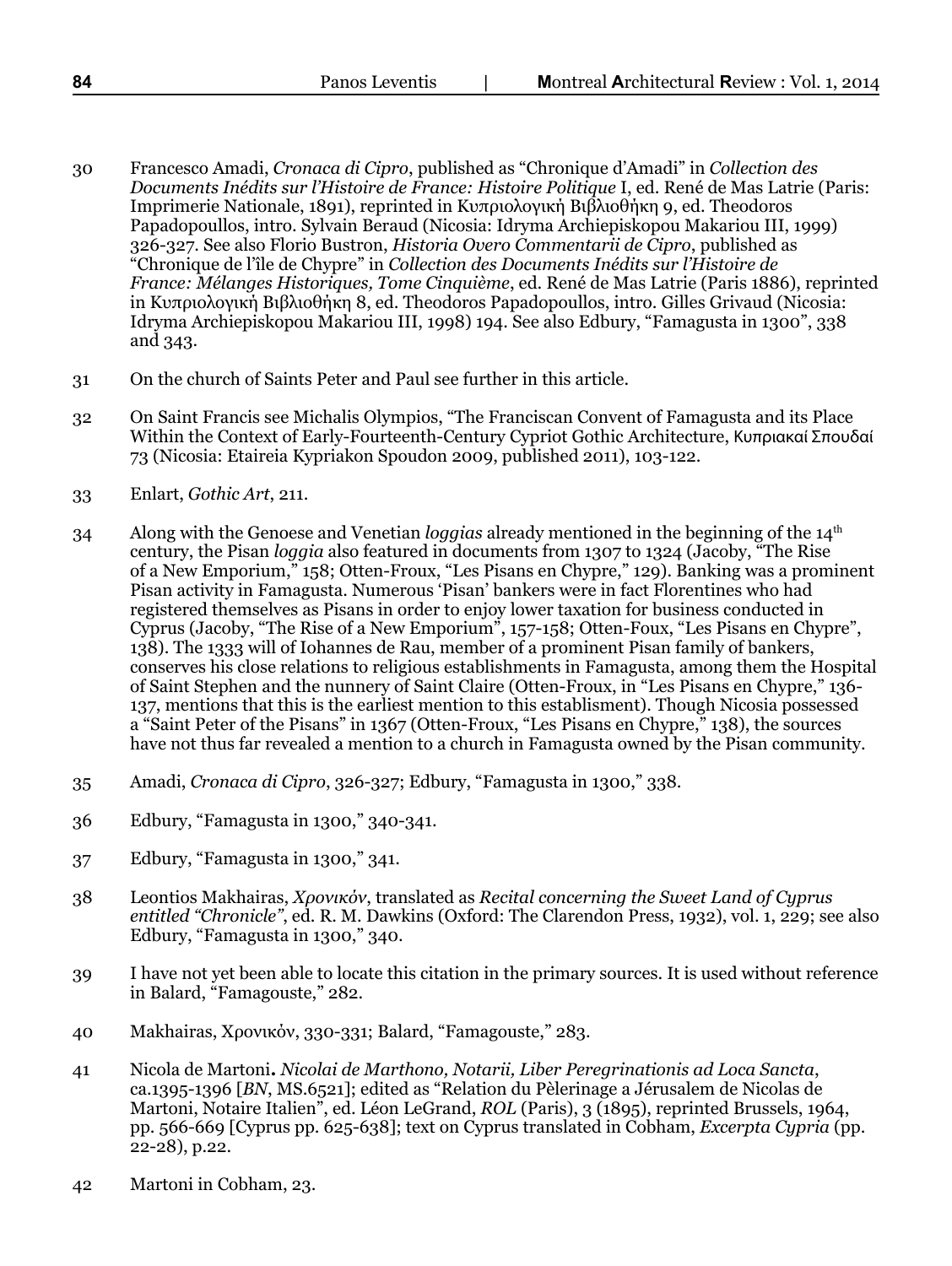- 43 Piloti in Enlart, *Gothic Art*, 455; see also Balard, "Famagouste," 286.
- 44 Enlart, *Gothic Art*, 214; Balard, "Famagouste," 287.
- 45 Enlart, *Gothic Art*, 459.
- 46 Enlart, *Gothic Art*, 246.
- 47 Michael Walsh, "Martyrs and Mariners: Some Surviving Art in the Church of Saints Peter and Paul, Famagusta," in *Mediterranean Studies* 15 (Philadelphia: The Pennsylvania State University Press, 2006), 24.
- 48 Jeffery, *A Decription of the Historic Monuments*, 152; Walsh, "Martyrs and Mariners," 24.
- 49 Edbury, "Famagusta in 1300", 343.
- 50 Enlart, *Gothic Art*, 246; Walsh, "Martyrs and Mariners," 24.
- 51 Walsh, "Martyrs and Mariners," 26-29.
- 52 Walsh, "Martyrs and Mariners," 29-31.
- 53 Benjamin Arbel, "Cypriot Population under Venetian Rule 1473-1571: A Demographic Study," in *Μελέται και Υπομνήματα*, I (Nicosia: Idryma Arhiepiskopou Makariou, 1984), 184.
- 54 Bustron, *Historia*, 411-416; Enlart, *Gothic Art*, 446; Arbel, "Urban Assemblies," 206.
- 55 Enlart, *Gothic Art*, 461; Arbel, "Cypriot Population," 198.
- 56 Enlart, *Gothic Art*, 461-462.
- 57 Enlart, *Gothic Art*, 245 and 462.
- 58 Enlart, *Gothic Art*, 67-68.
- 59 Mas-Latrie, *Histoire*, 184; Enlart, *Gothic Art*, 457.
- 60 Bustron, *Cronaca*, 436-437 and 445-446.
- 61 Richard Cocke, "Doge Agostino Barbarigo and the Image of Cyprus," in *Zeitschrift fur Kunstgeschichte* 67/3 (Berlin: Deutscher Kunstverlag, 2004), 423.
- 62 For the infamous "Cornaro murders" of November 13, 1473 which took place in the Royal Palace and the Citadel of Famagusta see Georgios Boustronios, *Διήγησις κρόνικας Κύπρου αρχεύγοντα από την εχρονίαν αυνς' Χριστού*, published in *Bibliottheca Graeca Medii Aevi* II, ed. Constantine Sathas (Venice, 1873, reprinted Athens: Vas. N. Gregoriades, 1972), 490-493. See also *The Chronicle of George Boustronios*, *1456-1489*, transl. intro. R. M. Dawkins (Melbourne: Melbourne University Press, 1964), 38-40; *George Boustronios: A Narrative of the Chronicles of Cyprus, 1456-1489*, transl. and intro. Nicholas Coureas (Nicosia: Cyprus Research Center, 2005), 131-134; Boustron, *Historia*, 438-440; Enlart, *Gothic Art*, 464.
- 63 Louis de Mas-Latrie, "Documents Nouveaux servant de Preuves à l'Histoire de l'Île de Chypre sous le Règne des Princes de la Maison de Lusignan," in *Collection des documents inédits sur l'Histoire de France: Mélanges Historiques*, IV (Paris: Imprimerie Nationale, 1882),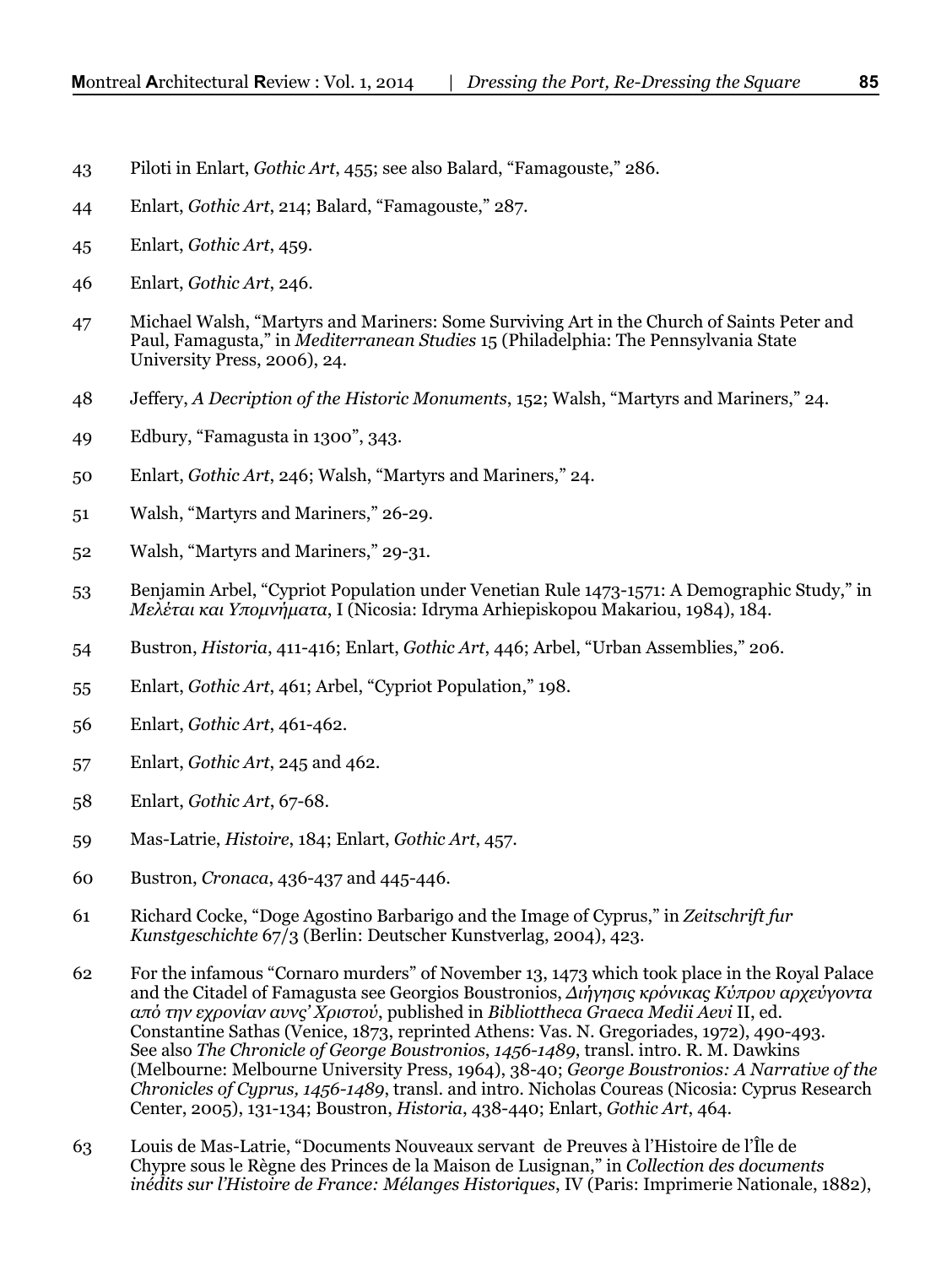472; Enlart, *Gothic Art*, 466-467.

- 64 Bustron, *Historia*, 453; Enlart, *Gothic Art*, 464.
- 65 Mentioned as such as number 11 on Stephano Ghibellino's map of the siege of Famagusta, for which see further in this article.
- 66 Enlart, *Gothic Art*, 454-455.
- 67 Boustronios in Sathas, 542; Boustronios in Dawkins, 59; Boustronios in Coureas, 173; Bustron, *Historia*, 454-457.
- 68 Boustronios in Sathas, 542-543; Boustronios in Dawkins, 59-60; Boustronios in Coureas, 174.
- 69 Bustron, *Historia*, 458; see also Brunehilde Imhaus, "Venice-Cyprus: Between Commercial Relations and Political Strategies," in *Cyprus: Jewel in the Crown of Venice* (Nicosia: Anastasios G. Leventis Foundation, 2003) (21-30), 26.
- 70 Enlart, *Gothic Art*, 452-453. See also Tassos Papacostas, "Echoes of the Renaissance in the eastern confines of the *stato da mar*: Architectural evidence from Venetian Cyprus," *Acta Byzantina Fennica* 3 (Helsinki: Finnish Society for Byzantine Studies, 2010), 144-149.
- 71 Enlart, *Gothic Art*, 452-453.
- 72 See Papacostas, "Echoes of the Renaissance," 159-164.
- 73 While Enlart clearly shows Renier's coat of arms in his sketch of the Palazzo's façade (*Gothic Art*, 467), he mentions in describing the building that no coats of arms can be seen on its facade (*Gothic Art*, 468).
- 74 Enlart, *Gothic Art*, 462-463.
- 75 For which see Lorenzo Calvelli, *Cipro e la Memoria dell'Antico fra Medioevo e Rinascimento. La Percezione del Passato Romano dell'Isola nel Mondo Occidentale* (Venice: Istituto Veneto di Scienze Lettere ed Arti, 2009).
- 76 Enlart, *Gothic Art*, 462-463.
- 77 Enlart, *Gothic Art*, 461.
- 78 Hill, *History*, III, 759; Cocke, "Doge Agostino Barbarigo," 423.